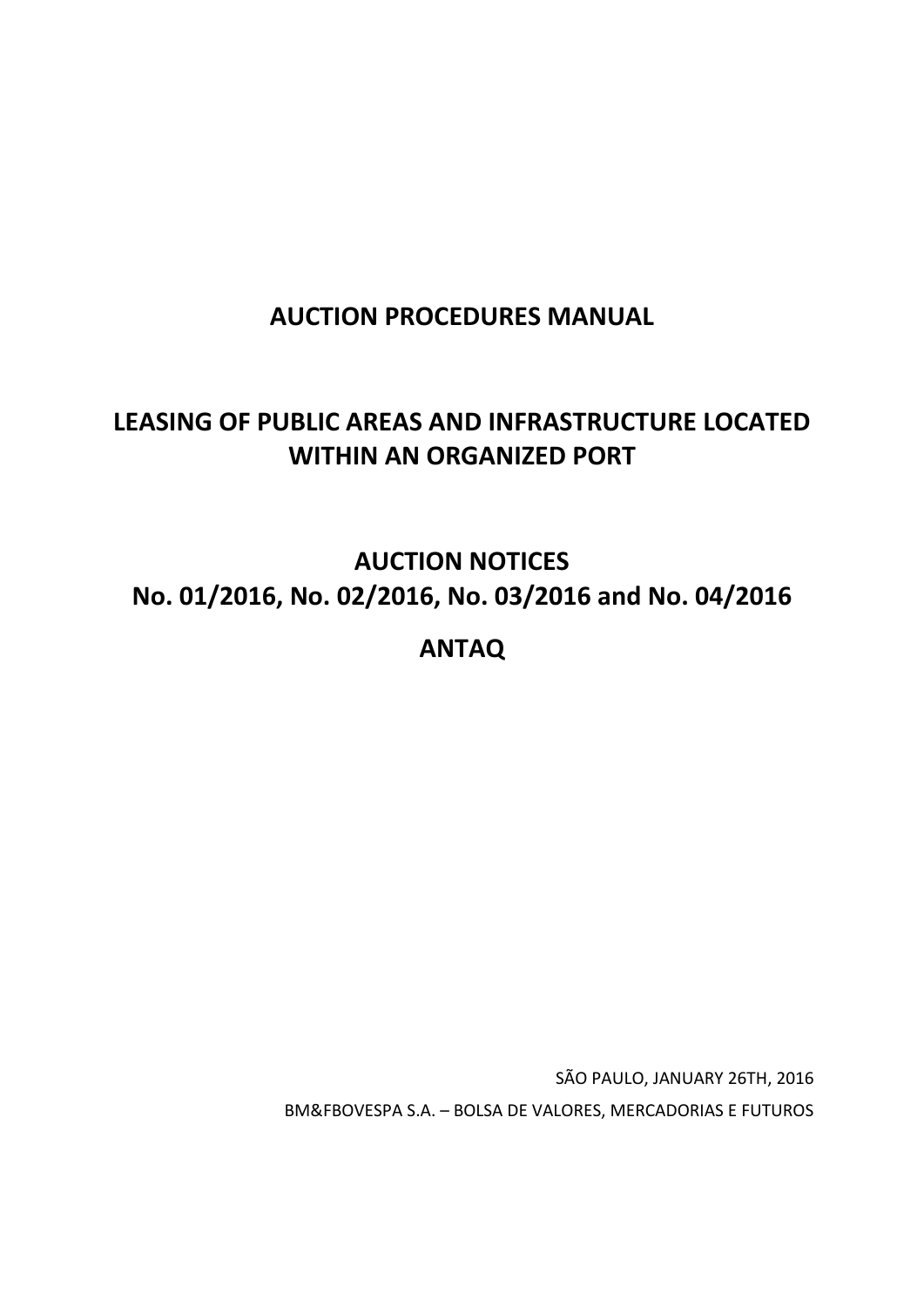# **TABLE OF CONTENTS**

| INTERMEDIATION AGREEMENT BETWEEN ACCREDITED BROKER AND            |  |
|-------------------------------------------------------------------|--|
|                                                                   |  |
|                                                                   |  |
|                                                                   |  |
|                                                                   |  |
|                                                                   |  |
|                                                                   |  |
|                                                                   |  |
|                                                                   |  |
|                                                                   |  |
|                                                                   |  |
|                                                                   |  |
| RULES APPLICABLE TO ALL ACCEPTED TYPES OF BID SECURITY  18        |  |
|                                                                   |  |
| RULES APPLICABLE TO BID SECURITYS IN THE FORM OF TREASURY DEBT    |  |
| RULES APPLICABLE TO BID SECURITYS IN THE FORM OF SURETY BONDS  21 |  |
| RULES APPLICABLE TO BID SECURITYS IN THE FORM OF BANK             |  |
|                                                                   |  |
|                                                                   |  |
|                                                                   |  |
|                                                                   |  |
|                                                                   |  |
|                                                                   |  |
|                                                                   |  |
|                                                                   |  |
|                                                                   |  |
| 2.                                                                |  |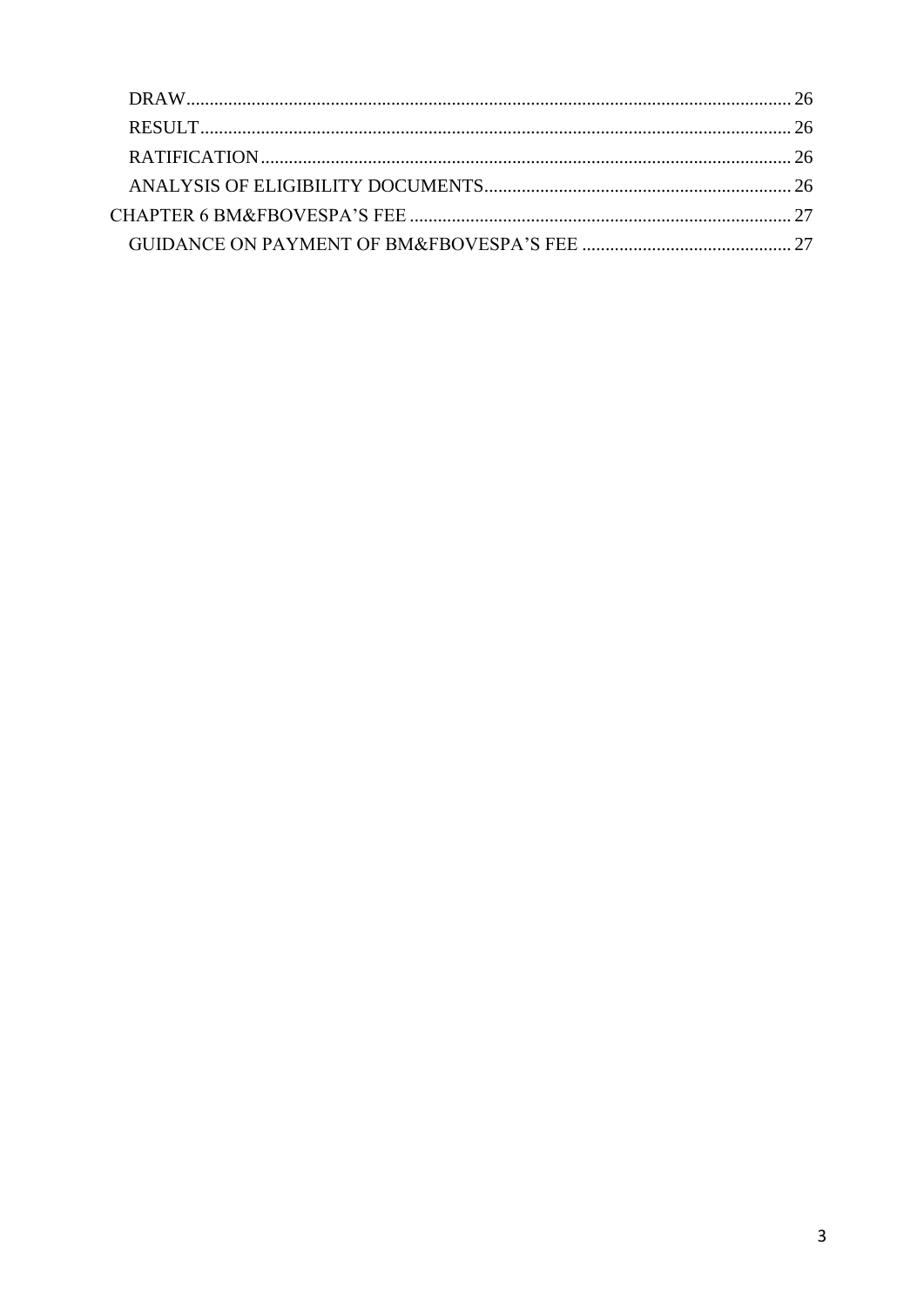# **INTRODUCTION**

This **Auction Procedures Manual** provides information to supplement the **Auction Notice**, especially instructions on the stages of **Auctions** to select the most advantageous proposals for the leasing of public areas and infrastructure located within **Organized Ports**.

**BM&FBOVESPA** will report any issues deriving from its service provision to **ANTAQ**.

Only **ANTAQ** may make final decisions.

**BM&FBOVESPA** gives no warranty that **ANTAQ**, **Bidders** in **Auctions** or Winning **Bidders** will fulfill any or all of their obligations, accepts no liability for any material damage or loss arising from **Auctions**, and will act neither as central counterparty nor as a substitute for any defaulting or delinquent party.

**BM&FBOVESPA** acts as an advisor to **ANTAQ** with regard to receiving, maintaining, returning and supporting foreclosure of the **Bid Securities** relating to **Auctions**. Its action is limited to technical support relating to the procedures inherent in **Auctions**, such as: support for modeling of the dynamics; analysis of bidding notices and **Auction Notice**; provision of resources and locales for sessions dedicated to receiving bids and holding **Public Auction**; provision of locales and other facilities required for the safekeeping of documents; support for answering **Bidders'** questions about **Bid Securities** and **Public Auction**; support for analyzing **Bid Securities** and **Eligibility Documents**; managing and returning **Bid Securities**; supporting foreclosure and settlement of **Bid Securities**, when requested by **ANTAQ**; publication of **Auction Notice** and of this **Auction Procedures Manual** on **BM&FBOVESPA**'s website; and continual reporting on its activities to **ANTAQ**.

Similarly, **BM&FBOVESPA** does not engage in basic activities inherent in **Auctions** or in non-delegable decision making by the public administration and the holders of this **Auction**. Such activities, which are the sole prerogative of **ANTAQ**, include controlling the participation of **Bidders**, technical visits, publications of an official or binding nature, changes to timetables and deadlines, refunding of **Bid Securities** posted in cash, **Performance Bonds**, and documentation for interested parties to consult.

#### PREVALENCE OF AUCTION NOTICE

In the event of any conflict between the provisions of this document and the **Auction Notice**, the provisions of the **Auction Notice** shall prevail.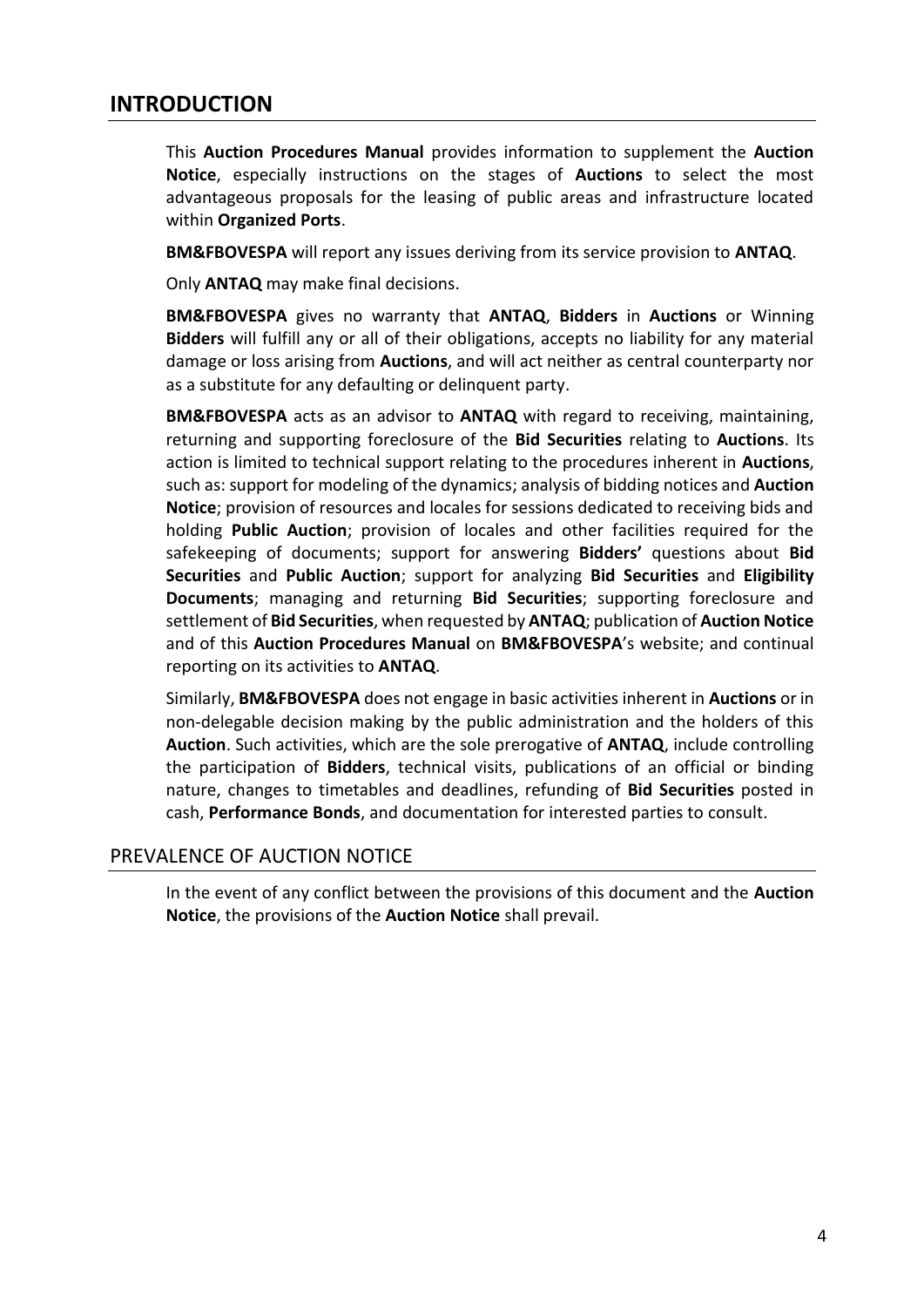## DEFINITIONS AND ABBREVIATIONS

The definitions used in this **Auction Procedures Manual** are the same as those used in Section I (Definitions) of the **Auction Notice**. Any new term that may have been used in this **Auction Procedures Manual** neither replaces nor invalidates the terms used in the **Auction Notice**, which shall always prevail.

## AUCTION DOCUMENTS

The documents relating to the **Auction** shall be made available as stipulated in the preamble and in the Chapter I, Section III of the **Auction Notice**.

This **Auction Procedures Manual is** available online from **ANTAQ** at [www.antaq.gov.br,](http://www.antaq.gov.br/) and from **BM&FBOVESPA,** at [www.bmfbovespa.com.br,](http://www.bmfbovespa.com.br/) "Serviços / Leilões / Leilões Especiais".

## QUESTIONS ABOUT THIS MANUAL

At any time during the **Auction**, any interested party may request clarification of doubts about **Bid Securities** and the **Public Auction Session** as described herein by sending an email to [leiloes@bvmf.com.br.](mailto:leiloes@bvmf.com.br) **BM&FBOVESPA**'s answers to such inquiries are not binding but offered merely as guidance.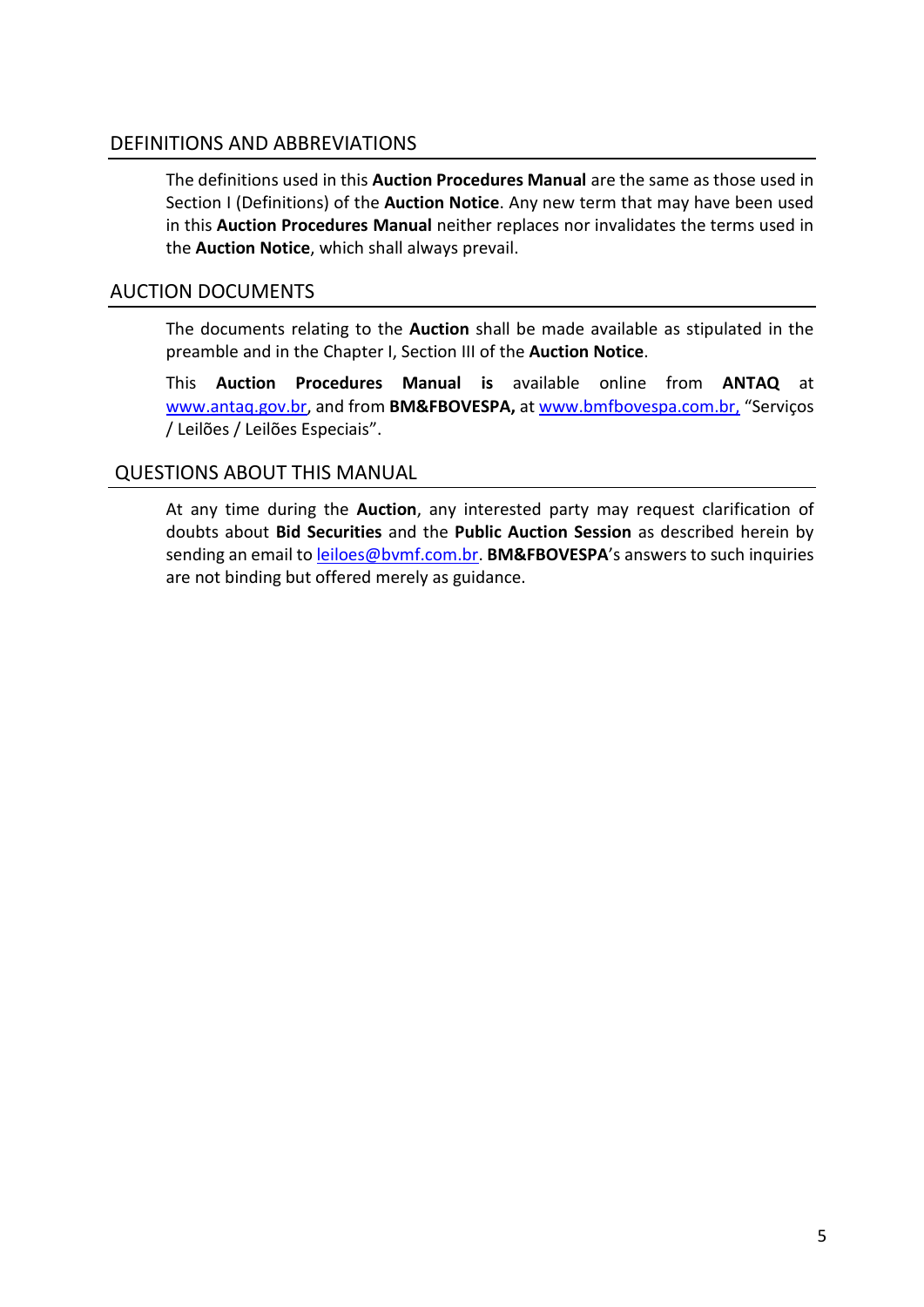# **CHAPTER 1 ACCREDITED BROKERS**

**Bidders** must be represented in all relations with **BM&FBOVESPA** by **Accredited Brokers**, including payment of **BM&FBOVESPA**'s fee in the case of the winning **Bidder**.

Only **Accredited Brokers** authorized to operate on **BM&FBOVESPA** may represent **Bidders**. This authorization can be confirmed by consulting the list published on **BM&FBOVESPA**'s website, at [www.bmfbovespa.com.br,](http://www.bmfbovespa.com.br/) "Participantes/ Participantes de Negociação / Lista Completa".

Each **Accredited Broker** may represent only one **Bidder** or **Consortium** in the **Auction**, and each **Bidder** or **Consortium** may be represented by only one **Accredited Broker**.

### INTERMEDIATION AGREEMENT BETWEEN ACCREDITED BROKER AND BIDDER

To formalize this intermediation, any **Bidder** that participates in the **Auction** must enter into an agreement with an **Accredited Broker**. The agreement must be signed by **Accredited Representatives** of the **Bidder** and **Accredited Broker** and by two witnesses. A notary public must authenticate all signatures.

A template setting out the key provisions of the standard agreement between **Bidder** and **Accredited Broker** is attached hereto as **Annex A**. Agreements may contain any additional clauses deemed appropriate by the parties as long as they do not exempt the parties from the obligations described in the respective **Auction Notice**.

In the case of a **Consortium**, a single agreement may be entered into between all members of the **Consortium** and the **Accredited Broker**, or individual agreements between each member and the **Accredited Broker**. In the case of an undertaking to establish a **Special Purpose Vehicle**, as per items 11.4 and 15.2.2 of the **Auction Notice**, a single agreement may be entered into between the leader of the **Consortium** and the **Accredited Broker** provided the members of the **Consortium** delegate powers to the leader of the **Consortium** to represent them. In other words, who signs the agreement depends on who has the powers to do so, as per the undertaking to establish a **Special Purpose Vehicle**.

The timing and form of presentation of this document are described in Chapter 2 hereof ("Presentation of Documents").

### UNDERTAKING TO PAY BM&FBOVESPA'S FEE

An **Accredited Broker** that represents a **Bidder** in relations with **BM&FBOVESPA** for the purposes of the **Auction** must formally manifest its undertaking to pay **BM&FBOVESPA**'s fee in a document drawn up as per **Annex B** hereto. This document must be signed by a representative of the **Accredited Broker** and two witnesses. A notary public must authenticate all signatures.

The timing and form of presentation of this document are described in Chapter 2 hereof ("Presentation of Documents").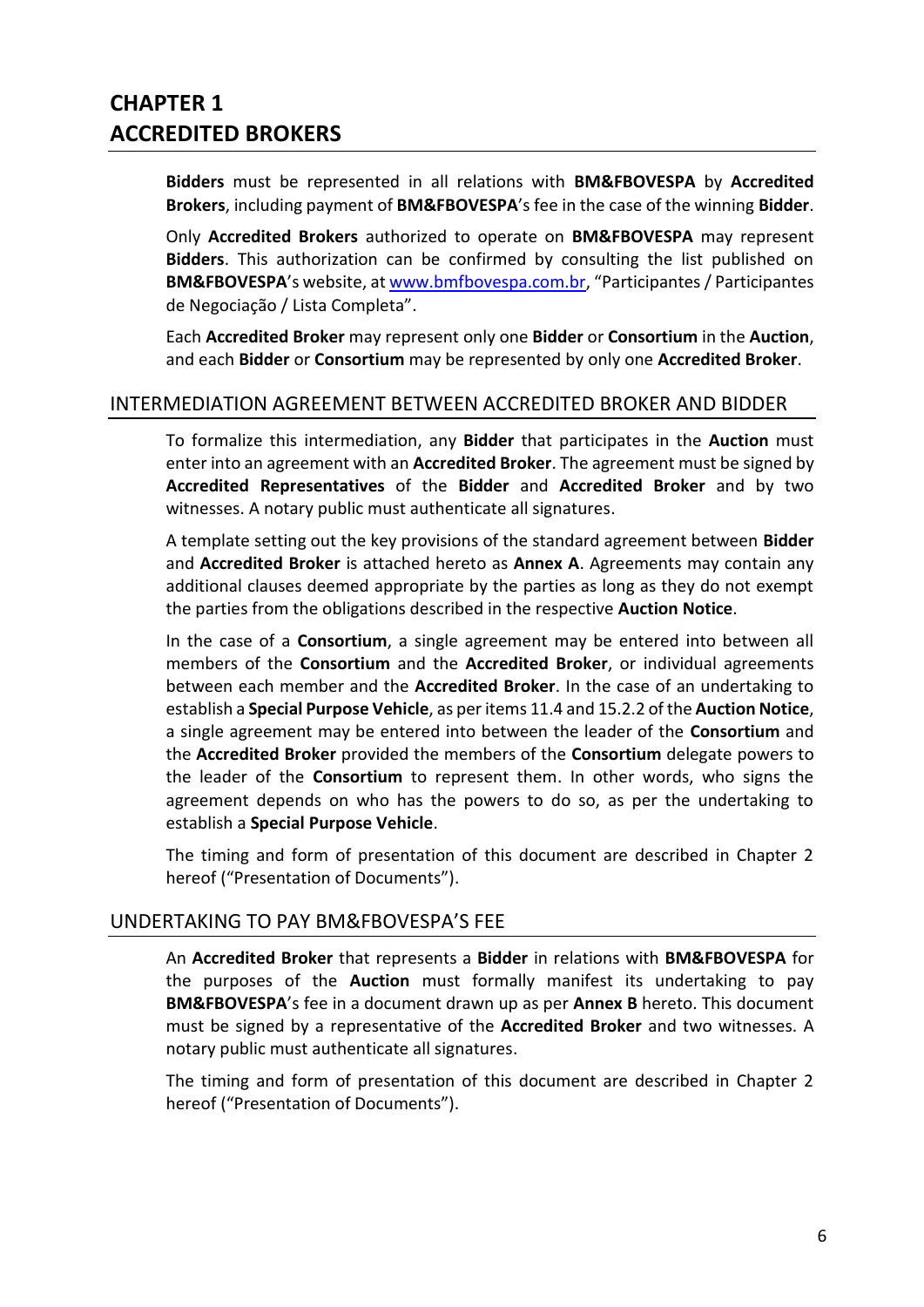# **CHAPTER 2 PRESENTATION OF DOCUMENTS**

In accordance with the provisions of the **Auction Notice**, Chapter V ("Stages of the Auction"), the following three volumes of documents must be filed:

- Volume 1 Preliminary Statements, Powers of Attorney, and **Bid Security**
- Volume 2 **Leasing** Proposal
- Volume 3 **Eligibility Documents**

Any **Bidder** that presents more than one bid in the same **Auction** may file a single Volume 1 (Preliminary Statements, Powers of Attorney, and **Bid Security**), nevertheless, these volumes must contain all the Bid Securities for each bid, and a single Volume 3 (**Eligibility Documents**), but must file a separate Volume 2 (**Leasing** Proposal) for each bid.

All volumes must be filed in three identical counterparts, as detailed in the item "FORM OF DOCUMENTS" below.

## FORM OF DOCUMENTS

All documents must:

- be filed in the Portuguese language, as per item 7.1 of the **Auction Notice**;
- if in a foreign language, be authenticated by a Brazilian consular authority in the country of origin and translated into Portuguese by a sworn translator or accompanied by a duly legalized translation, as per item 7.2 of the **Auction Notice**;
- be drawn up in accordance with the templates or models provided in the **Auction Notice**, **Annexes** and **Appendix 1**, if applicable, as per item 7.3 of the **Auction Notice**;
- The **Accredited Representatives** shall sign all declarations and documents, as per item 15.3 of the **Auction Notice**;
- be filed in the original or as an authenticated copy, except for **Bid Securities** posted as bank guarantees or surety bonds, as per 13.1 of the **Auction Notice**;
- also be filed in electronic format without access restrictions or content protection, as per items 7.8 and 20.4 of the **Auction Notice**;
- be legible and without alterations, additions or deletions, as per item 20.3.1 of the **Auction Notice**;
- have been initialed on every page by all the **Accredited Representatives**, as per item 13.1 of the **Auction Notice**;
- include certificates valid on the date of filing, which shall mean within the standard legal period of 90 days from the date of issuance, as per item 13.1.1 of the **Auction Notice**;
- have all pages numbered sequentially, indicating the total number of pages in each page, including any separation pages, catalogues, drawings and figures, from the first to last pages of each counterpart separately, so that the last page number is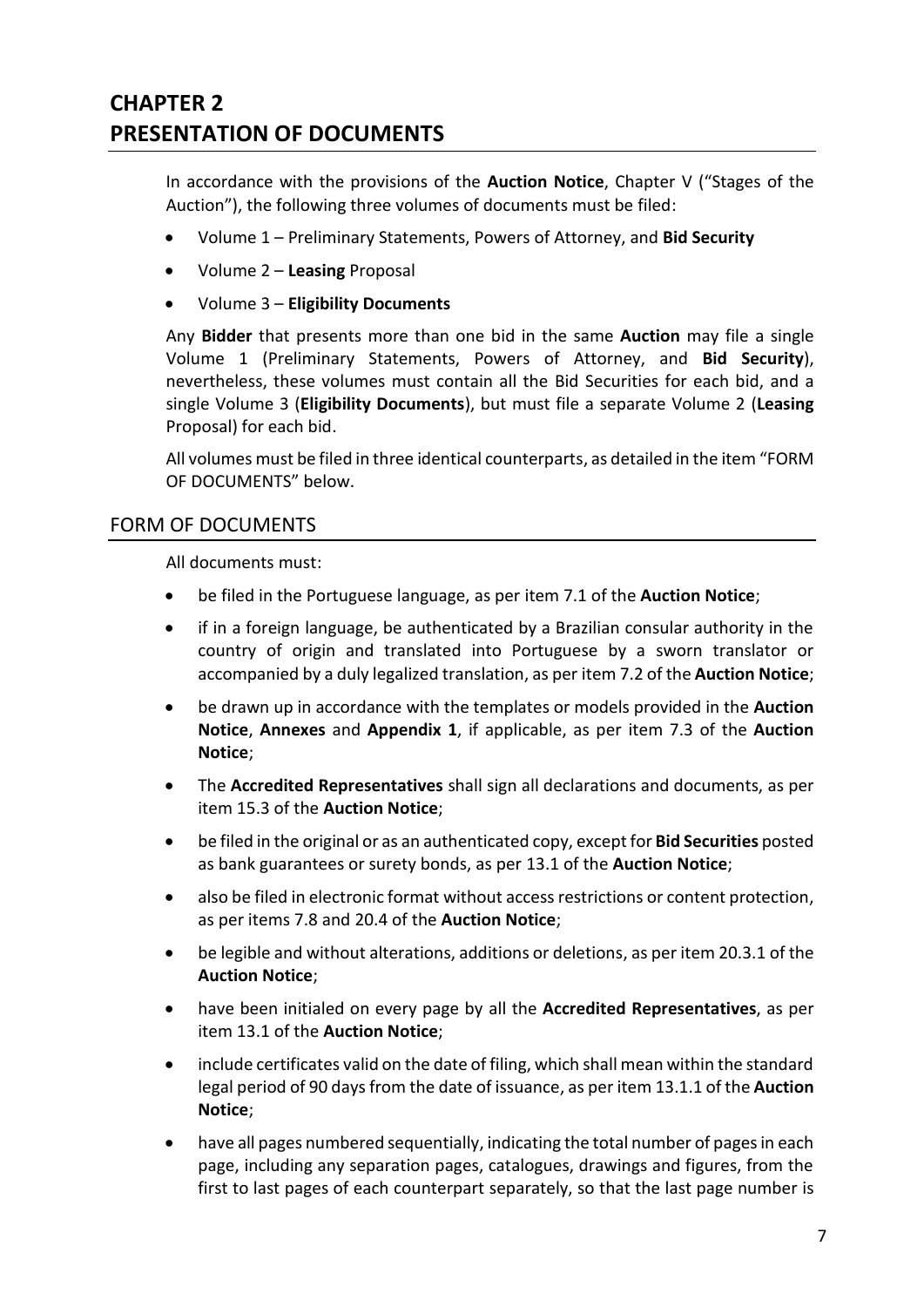the total number of pages in the document, as per item 20.3.1 of the **Auction Notice**;

- include at the end of each counterpart a separate page stating that this is the end of the document and specifying the total number of pages it contains, as per item 20.3.1 of the **Auction Notice**;
- be filed in three identical and separately bound counterparts, with the subtitles "Copy no.  $1$ ", "Copy no.  $2$ " and "Copy no.  $3$ ", as per items 20.1, 20.3 and 20.3.1 of the **Auction Notice**;
- display the initials of the **Accredited Representative** on the seal of each volume, stating the date and time next to the initials in the same person's handwriting, as per item 20.6 of the **Auction Notice**;
- display the following information on the outside front cover of each volume, as per items 20.2 e 20.3 of the **Auction Notice**:

| AUCTION No. [●] - LEASING OF PUBLIC AREA AND INFRASTRUCTURE LOCATED<br>INSIDE ORGANIZED PORT |
|----------------------------------------------------------------------------------------------|
| LEASING PROPOSAL [.]                                                                         |
| BIDDER'S OR CONSORTIUM'S CORPORATE NAME                                                      |
| NAME OF ACCREDITED BROKER                                                                    |
| REPRESENTATIVES' NAMES, PHONE NOS. AND EMAIL ADDRESSES                                       |
| VOLUME $[•]$ - $[•]$                                                                         |
| COPY No $\bullet$                                                                            |

#### REPRESENTATION

Documents must be filed by the Representatives of **Bidders**' **Accredited Brokers**.

Together with the bid documentation, Representatives of **Accredited Brokers** must present proof that they have the requisite power of attorney. Such proof will be retained at the time of filing bid documents only if **BM&FBOVESPA**'s registration record of the **Accredited Broker** concerned is not up to date.

Acts performed by Representatives of **Accredited Brokers** as per item 15.6 of the **Auction Notice** must be accompanied by documental proof of the requisite power of attorney only if **BM&FBOVESPA**'s registration record of the **Accredited Broker** concerned is not up to date.

At the moment of filing bid documents, Representatives of **Accredited Brokers** and **BM&FBOVESPA** must sign a receipt in two counterparts, one of which will be kept by each party.

#### PLACE, DATE AND TIME

Bid documents must be filed personally at the following address on the **Date for Receipt of Envelopes**, as per the respective timetable, between 10:00 a.m. and 1:00 p.m.:

#### **BM&FBOVESPA**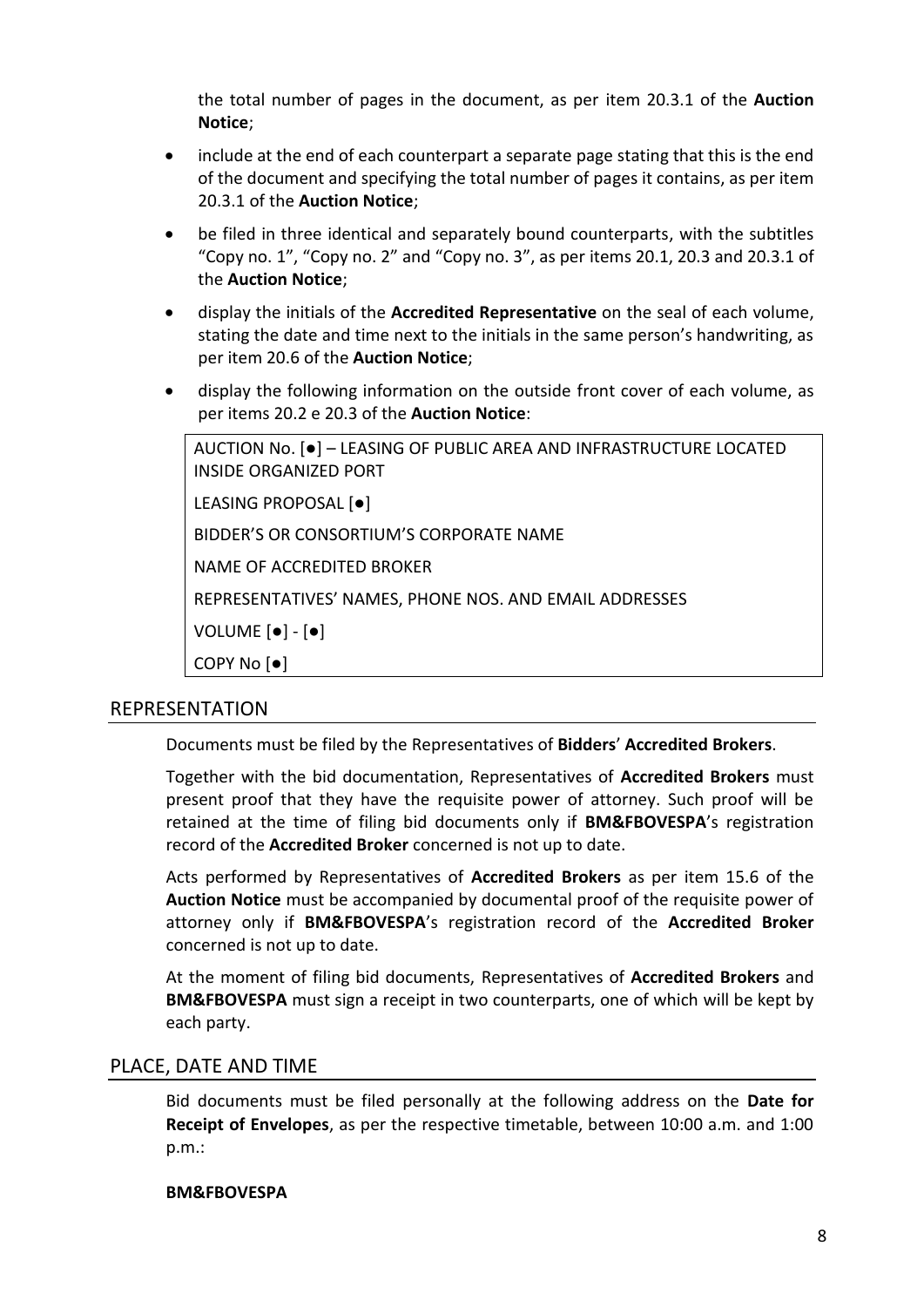Rua XV de Novembro, nº 275 Centro, São Paulo, SP, Brasil

## VOLUME 1

**Bidders** must file the following documents in Volume 1:

- A declaration that the **Auction Notice** has been read and understood, and that the **Bidder** is not impeded from participating in the **Auction**, as per items 14.1.1 and 14.1.2 and Model 10 in the **Auction Notice**;
- A declaration that the **Bidder** is not in bankruptcy, judicial or extrajudicial recovery, liquidation or insolvency, as per item 14.1.3 and Model 11 in the **Auction Notice**;
- A declaration of compliance with Article 7 (XXXIII) of the Federal Constitution, as per item 14.1.4 and Model 14 in the **Auction Notice**;
- A power of attorney granted to the **Accredited Representative**, with duly authenticated signatures and accompanied by documental proof of the powers assigned, as per item 15.2.1 and Model 2 in the **Auction Notice**;
	- o For a **Consortium**, the power of attorney must be granted by the **Leading Company of the Consortium**, as per item 15.2.2, 15.2.2.1 and Model 3 in the **Auction Notice**;
	- o For a foreign **Bidder**, as per item 15.2.2.5 and Model 4 of the **Auction Notice**;
- For **Consortia**, powers of attorney from the members of the **Consortium** to the lead company with duly authenticated signatures and accompanied by documental proof of the powers assigned, as per item 15.2.2.2 and Model 3 in the **Auction Notice**;
- For **Consortia**, an undertaking to establish a special purpose vehicle, as per items 11.4 and 15.2.2.4 and Model 15 in the **Auction Notice**;
- For foreign **Bidders**, powers of attorney, registered in the Registry of Deeds and Documents, accompanied by documental proof of the powers assigned, as per item 15.2.2.5 of the **Auction Notice**;
- For foreign **Bidders**, a formal undertaking to abide by Brazilian law and refrain from making any claims through diplomatic channels, as per item 19.5 and Model 12 in the **Auction Notice**;
- An intermediation agreement between **Bidder** and an **Accredited Broker**, as per item 15.7 of the **Auction Notice** and Annex A hereof;
- An undertaking to pay **BM&FBOVESPA**'s fee, as per item 16.2.6 of the **Auction Notice** and Annex B hereof;
- A letter presenting the **Bid Security**, as per Model 5 in the **Auction Notice**;
- **Bid Security**, as per instructions in the **Auction Notice** and Chapter 3 hereof.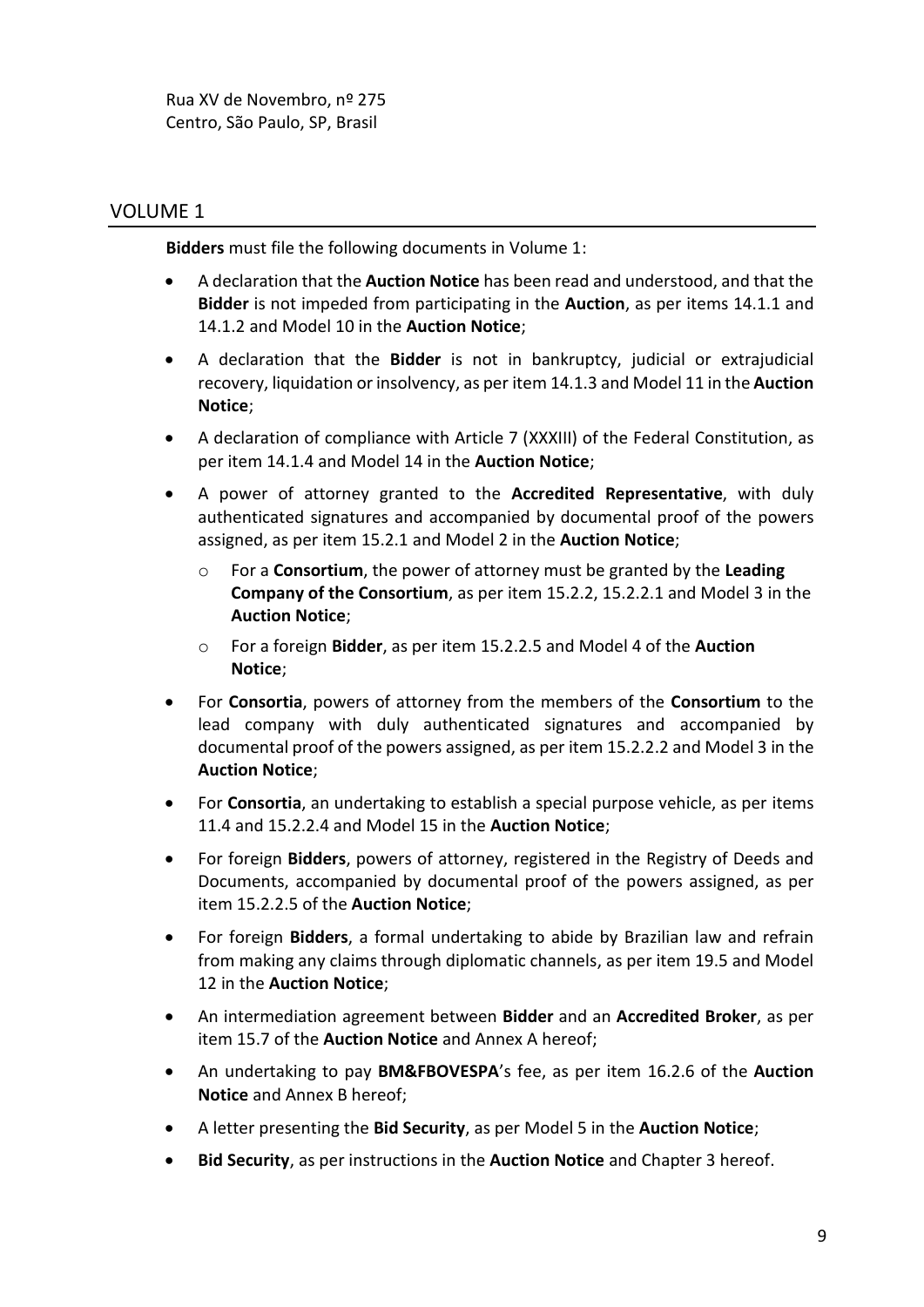# ANALYSIS OF VOLUME 1

After the deadline for bid documents to be filed, analysis of Volume 1 takes place.

The **Special Tender Committee** and **BM&FBOVESPA** perform the analysis jointly, but solely the **Special Tender Committee** makes the final decision.

The **Special Tender Committee** makes the final decision on acceptance of each **Bidder** for participation in the **Auction**.

Following verification of the documents and **Bid Securities** presented, **BM&FBOVESPA** informs the **Special Tender Committee** whether the bids presented comply with the requirements of the **Auction Notice**.

The **Special Tender Committee** then announces the results of the analysis on the date set in the timetable.

## VOLUME 2

**Bidders** must file the following documents in Volume 2:

- The bid itself, i.e. the **Leasing** proposal as per Annex 1 to the Specific Terms & Conditions for the **Auction**;
- A declaration that the bid has been independently prepared, as per Model 8 of the **Auction Notice**.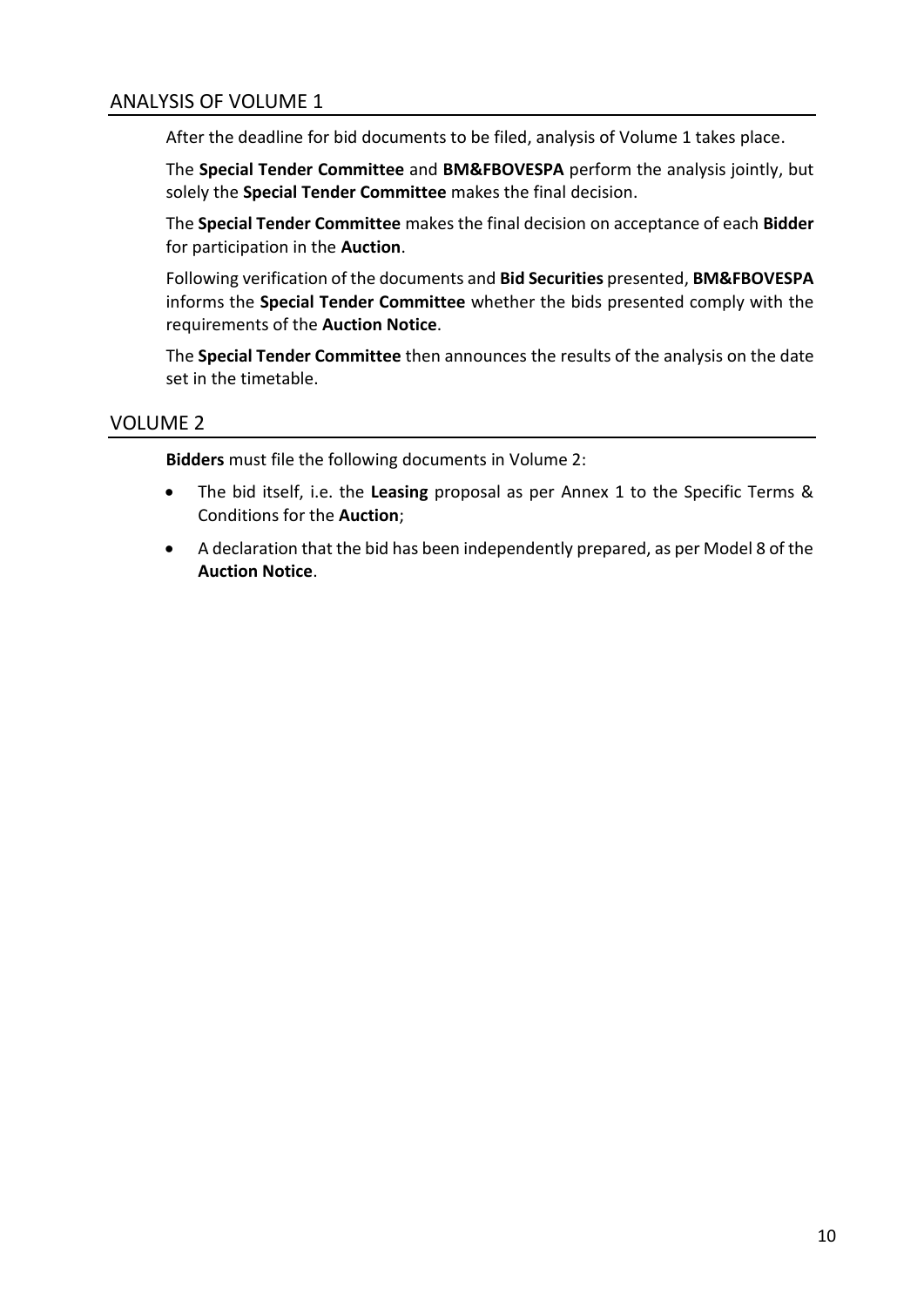# VOLUME 3

All documents common to all types of **Bidders** must be filed in this volume, as well as the documents required for each specific type, in compliance with the **Auction Notice**.

# ALL TYPES OF BIDDERS:

|                    | <b>ECONOMIC &amp;</b><br><b>LEGAL</b><br><b>FINANCIAL</b><br><b>QUALIFICATION</b><br><b>QUALIFICATION</b>                                                                 |                                                                                                                                                                                                                                                                                                                                                                                                                                       | <b>TAX CLEARANCE</b>                                                                                                                                     | <b>TECHNICAL</b><br><b>QUALIFICATION</b>                                                                                                                                                      |
|--------------------|---------------------------------------------------------------------------------------------------------------------------------------------------------------------------|---------------------------------------------------------------------------------------------------------------------------------------------------------------------------------------------------------------------------------------------------------------------------------------------------------------------------------------------------------------------------------------------------------------------------------------|----------------------------------------------------------------------------------------------------------------------------------------------------------|-----------------------------------------------------------------------------------------------------------------------------------------------------------------------------------------------|
| <b>ALL BIDDERS</b> | Model Letter of<br>Presentation of<br>Eligibility<br>Documents, as per<br>Model of Auction<br>Notice. Item 18.1 of<br>Auction Notice.                                     | If applicable,<br>clearance certificate<br>for bankruptcy,<br>composition with<br>creditors and<br>judicial or<br>extrajudicial<br>recovery issued by<br>courts of county or<br>city in which<br>company is<br>headquartered;<br>Clearance certificate<br>from notarial offices<br>in charge of<br>distributing<br>protested debts;<br>court certificate on<br>status of any legal<br>proceedings. Item<br>19.6 of Auction<br>Notice. | Proof of registration<br>as federal taxpayer<br>(CNPJ). Item 19.10.1<br>of Auction Notice.                                                               | Pre-qualification<br>undertaking to<br>incorporate port<br>operator or engage<br>pre-qualified port<br>operator, as per<br>Model 20 of<br>Auction Notice.<br>Item 19.12 of<br>Auction Notice. |
|                    | Constitutive<br>documents, articles<br>of incorporation,<br>bylaws etc.,<br>registered. Item<br>19.1.1 of Auction<br>Notice.                                              | Declaration of<br>financial capacity, as<br>per Model 13 of<br>Auction Notice.<br>Item 19.9 of Auction<br>Notice.                                                                                                                                                                                                                                                                                                                     | Clearance<br>certificate from<br>Severance Fund<br>(FGTS). Item<br>19.10.2 of Auction<br>Notice.                                                         | Certificate of<br><b>Technical Visit or</b><br><b>Declaration of Full</b><br>Knowledge, as per<br>Model 16 of<br>Auction Notice.<br>Item 5.3 of Auction<br>Notice.                            |
|                    | Proof of powers<br>granted to legal<br>representatives<br>(board of<br>administration and<br>executive<br>committee),<br>registered. Item<br>19.1.1 of Auction<br>Notice. |                                                                                                                                                                                                                                                                                                                                                                                                                                       | Joint certificate<br>issued by Federal<br>Revenue (RFB) and<br>Treasury (PGFN)<br>proving no tax<br>arrears (DAU). Item<br>19.10.3 of Auction<br>Notice. |                                                                                                                                                                                               |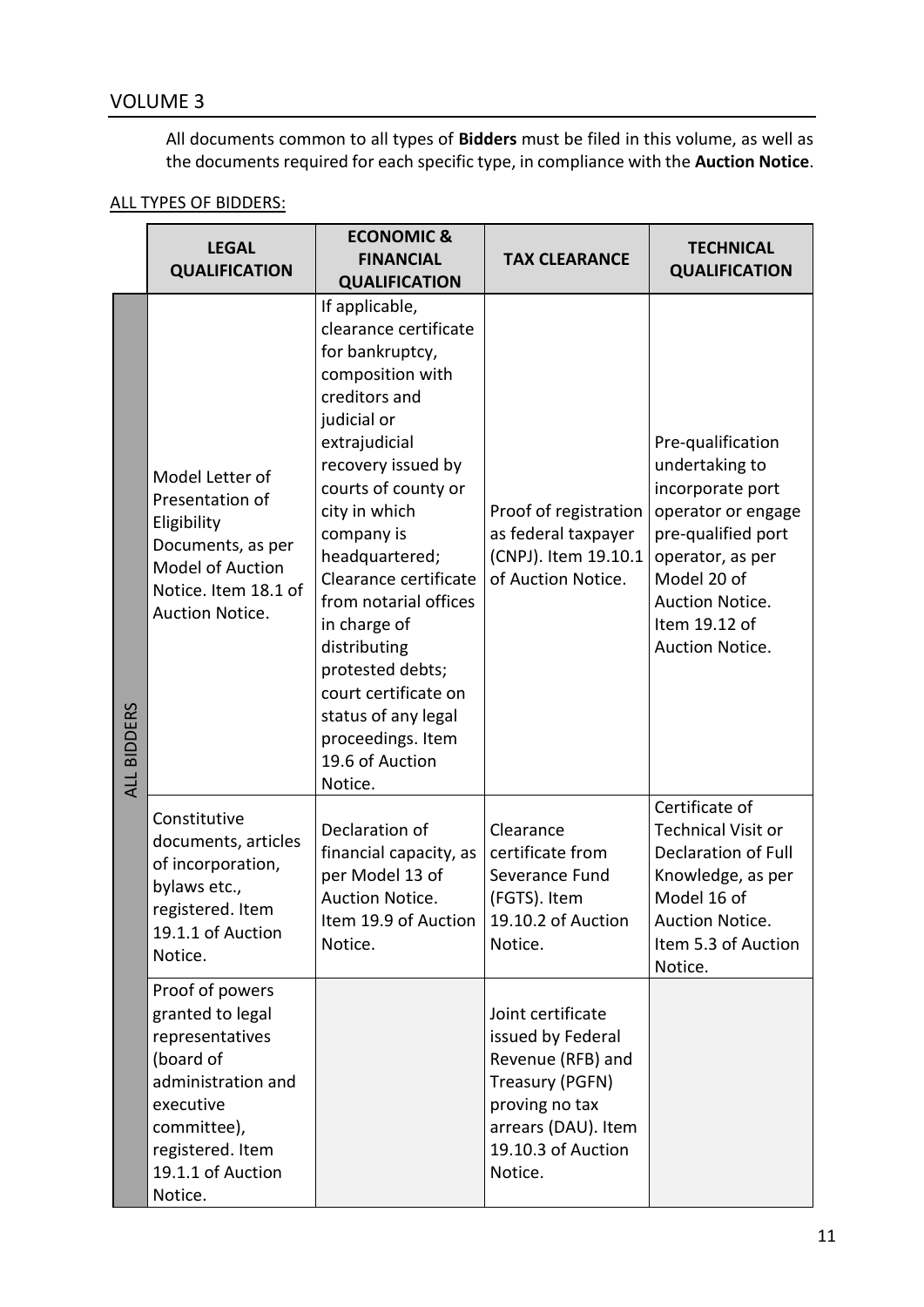| <b>LEGAL</b><br><b>QUALIFICATION</b>                                                                                                                                    | <b>ECONOMIC &amp;</b><br><b>FINANCIAL</b><br><b>QUALIFICATION</b> | <b>TAX CLEARANCE</b>                                                                                                       | <b>TECHNICAL</b><br><b>QUALIFICATION</b> |
|-------------------------------------------------------------------------------------------------------------------------------------------------------------------------|-------------------------------------------------------------------|----------------------------------------------------------------------------------------------------------------------------|------------------------------------------|
| Certificate issued by<br>state commercial<br>registry or notary<br>public with<br>registration details.<br>Item 19.1.2 Auction<br>Notice.                               |                                                                   | Proof of good<br>standing with state<br>and municipal<br>treasuries for<br>domicile. Item<br>19.10.4 of Auction<br>Notice. |                                          |
| Corporate structure,<br>direct or indirect<br>equity holdings,<br>shareholder<br>agreements, or<br>affidavit of non-<br>existence. Item<br>19.1.3 of Auction<br>Notice. |                                                                   | Proof of no labor<br>law liabilities. Item<br>19.11 of Auction<br>Notice.                                                  |                                          |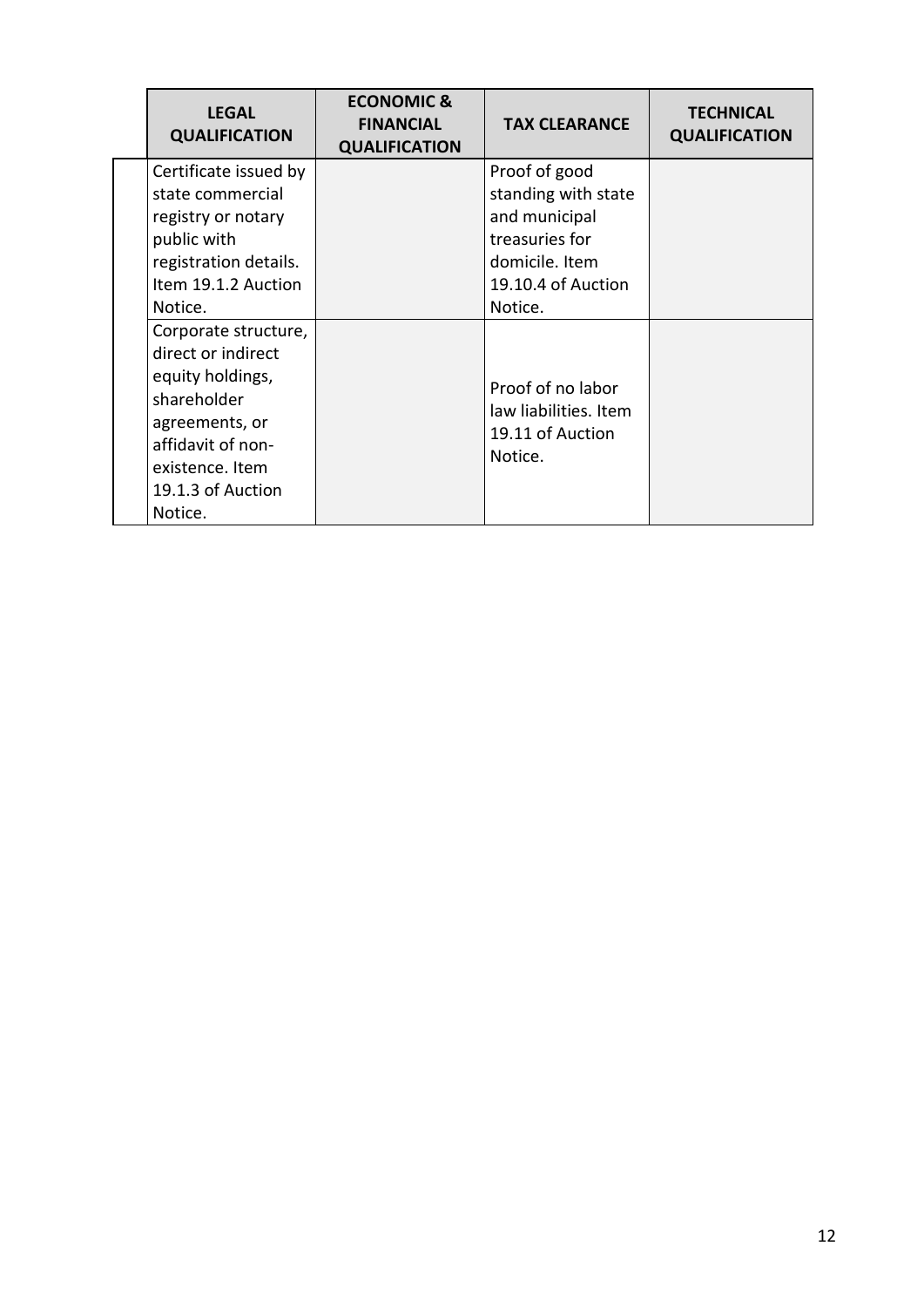# **CONSORTIA**

Consortia must comply with items 10.1 – 10.6 and 18.2 of the **Auction Notice**.

Consortia must file the following documents in addition to those required from all types of **Bidders**:

|           | <b>LEGAL</b><br><b>QUALIFICATION</b> | <b>ECONOMIC &amp;</b><br><b>FINANCIAL</b><br><b>QUALIFICATION</b> | <b>TAX CLEARANCE</b> | <b>TECHNICAL</b><br><b>QUALIFICATION</b> |
|-----------|--------------------------------------|-------------------------------------------------------------------|----------------------|------------------------------------------|
|           | Consortium                           |                                                                   |                      |                                          |
|           | Agreement,                           |                                                                   |                      |                                          |
|           | registered in the                    |                                                                   |                      |                                          |
| CONSORTIA | state commercial                     |                                                                   |                      |                                          |
|           | registry or                          |                                                                   |                      |                                          |
|           | notary public.                       |                                                                   |                      |                                          |
|           | Item 19.4 of                         |                                                                   |                      |                                          |
|           | Auction Notice.                      |                                                                   |                      |                                          |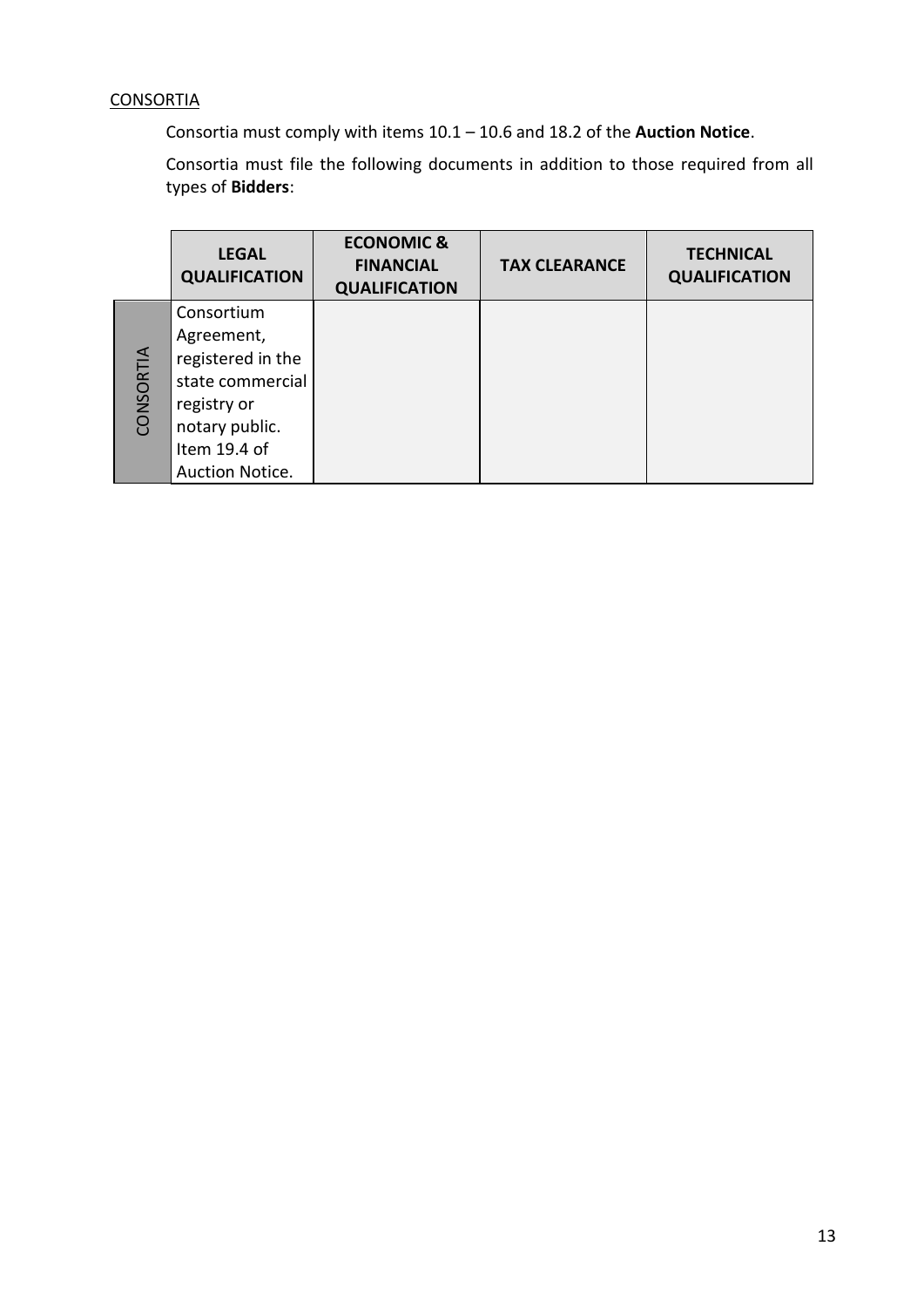## FOREIGN BIDDERS

Foreign **Bidders** must comply with items 10.1-10.6 and 18.2 of the **Auction Notice**.

Foreign **Bidders** must file the following documents in addition to those required from all types of **Bidders**:

|                 | <b>LEGAL</b><br><b>QUALIFICATION</b>                                                                                                                                                                                                                                                                                                                                                                                    | <b>ECONOMIC &amp;</b><br><b>FINANCIAL</b> | <b>TAX CLEARANCE</b> | <b>TECHNICAL</b><br><b>QUALIFICATION</b> |
|-----------------|-------------------------------------------------------------------------------------------------------------------------------------------------------------------------------------------------------------------------------------------------------------------------------------------------------------------------------------------------------------------------------------------------------------------------|-------------------------------------------|----------------------|------------------------------------------|
| FOREIGN BIDDERS | Legal entities<br>operating in<br>Brazil:<br>authorization<br>decree and<br>registration or<br>authorization to<br>operate issued<br>by relevant<br>authority. Item<br>19.4 of Auction<br>Notice.<br>Legal entities not<br>operating in<br>Brazil: formal<br>undertaking to<br>abide by<br>Brazilian law and<br>refrain from<br>making any<br>claims through<br>diplomatic<br>channels.<br>Item 19.5 and<br>Model 12 in | <b>QUALIFICATION</b>                      |                      |                                          |
|                 | Auction Notice.<br>Legal entities not<br>operating in<br>Brazil: power of<br>attorney proving<br>legal<br>representation in<br>Brazil. Item 19.5<br>of Auction<br>Notice.                                                                                                                                                                                                                                               |                                           |                      |                                          |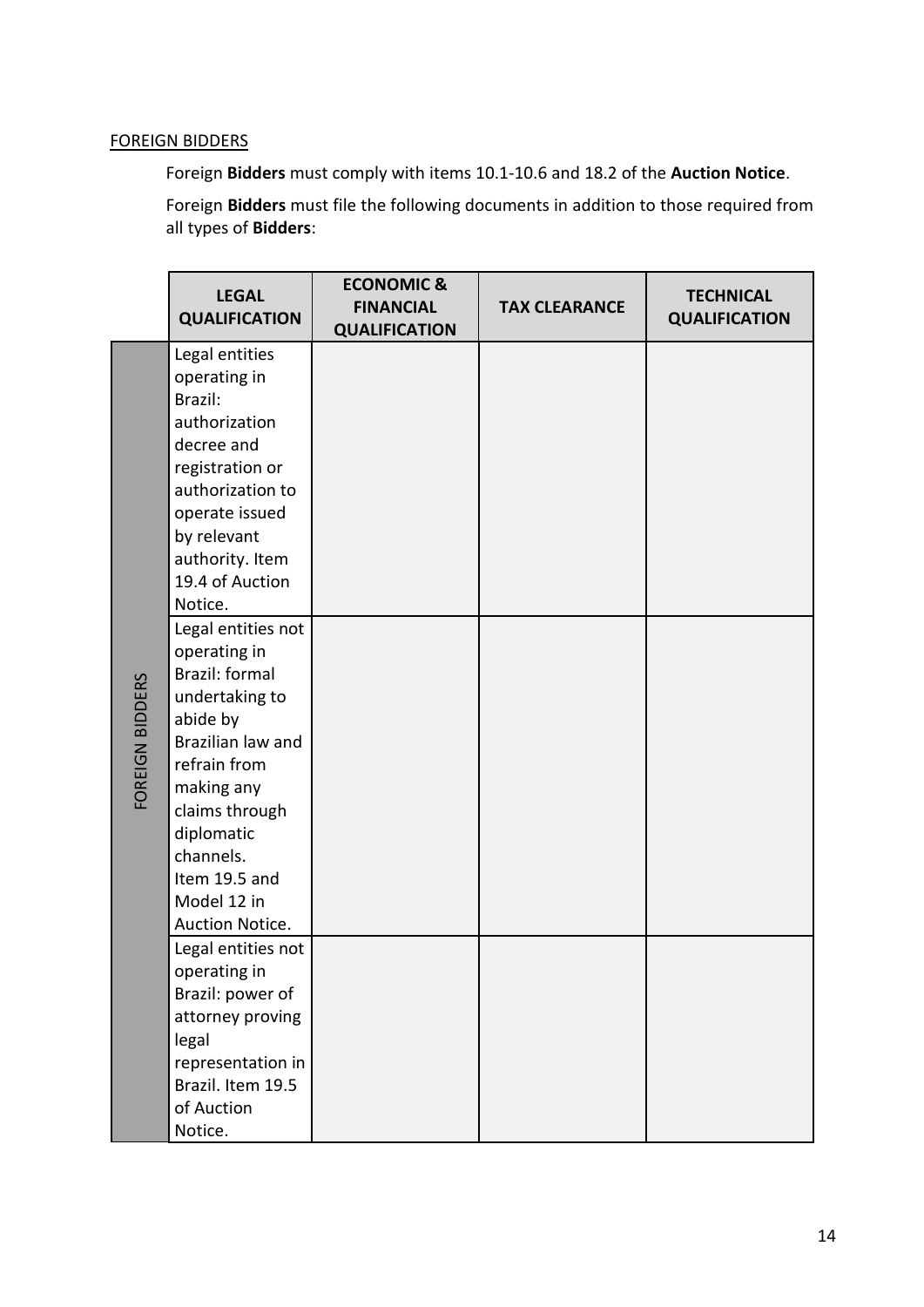| <b>LEGAL</b><br><b>QUALIFICATION</b> | <b>ECONOMIC &amp;</b><br><b>FINANCIAL</b><br><b>QUALIFICATION</b> | <b>TAX CLEARANCE</b> | <b>TECHNICAL</b><br><b>QUALIFICATION</b> |
|--------------------------------------|-------------------------------------------------------------------|----------------------|------------------------------------------|
| Declarations of                      |                                                                   |                      |                                          |
| equivalence or                       |                                                                   |                      |                                          |
| non-existence of                     |                                                                   |                      |                                          |
| equivalent                           |                                                                   |                      |                                          |
| documents and                        |                                                                   |                      |                                          |
| non-existence of                     |                                                                   |                      |                                          |
| tax and labor law                    |                                                                   |                      |                                          |
| debts, if                            |                                                                   |                      |                                          |
| applicable. Items                    |                                                                   |                      |                                          |
| 18.2 and Models                      |                                                                   |                      |                                          |
| 18-19 of Auction                     |                                                                   |                      |                                          |
| Notice.                              |                                                                   |                      |                                          |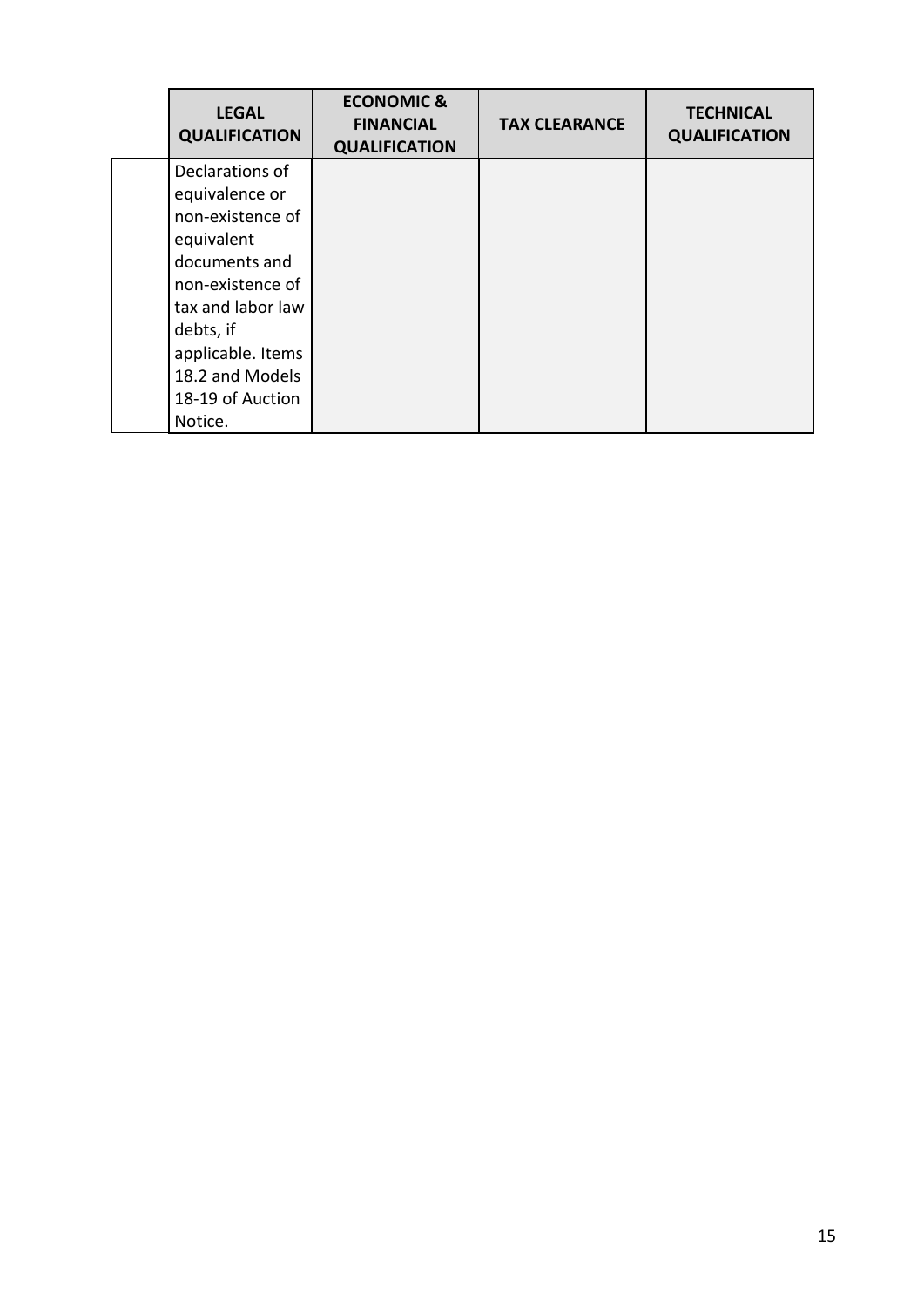# INVESTMENT FUND BIDDERS

Investment funds must file the following bid documents in addition to those required from all types of **Bidders**:

|                 | <b>LEGAL</b><br><b>QUALIFICATION</b>                                                                                   | <b>ECONOMIC &amp;</b><br><b>FINANCIAL</b><br><b>QUALIFICATION</b>                                                                                                                                                                                                                                                                                                                         | <b>TAX CLEARANCE</b> | <b>TECHNICAL</b><br><b>QUALIFICATION</b> |
|-----------------|------------------------------------------------------------------------------------------------------------------------|-------------------------------------------------------------------------------------------------------------------------------------------------------------------------------------------------------------------------------------------------------------------------------------------------------------------------------------------------------------------------------------------|----------------------|------------------------------------------|
| NVESTMENT FUNDS | Registration with<br>CVM, Brazilian<br><b>Securities</b><br>Commission. Item<br>19.3.1 of Auction<br>Notice.           | Clearance<br>certificates for<br>bankruptcy,<br>composition with<br>creditors and<br>judicial or<br>extrajudicial<br>recovery issued by<br>courts of county<br>and/or city in which<br>fund's administrator<br>and manager are<br>headquartered;<br>Clearance certificate<br>from notarial offices<br>in charge of<br>distributing<br>protested debts.<br>Item 19.8 of Auction<br>Notice. |                      |                                          |
|                 | Fund bylaws, with<br>proof of registration<br>from notary public.<br>Item 19.3.2 and<br>19.3.3 of Auction<br>Notice.   |                                                                                                                                                                                                                                                                                                                                                                                           |                      |                                          |
|                 | Registration of<br>administrator with<br>CVM, and of<br>manager if<br>applicable. Item<br>19.3.4 of Auction<br>Notice. |                                                                                                                                                                                                                                                                                                                                                                                           |                      |                                          |
|                 | Proof of<br>authorization for<br>fund to bid in<br>auction. Item 19.3.5<br>of Auction Notice.                          |                                                                                                                                                                                                                                                                                                                                                                                           |                      |                                          |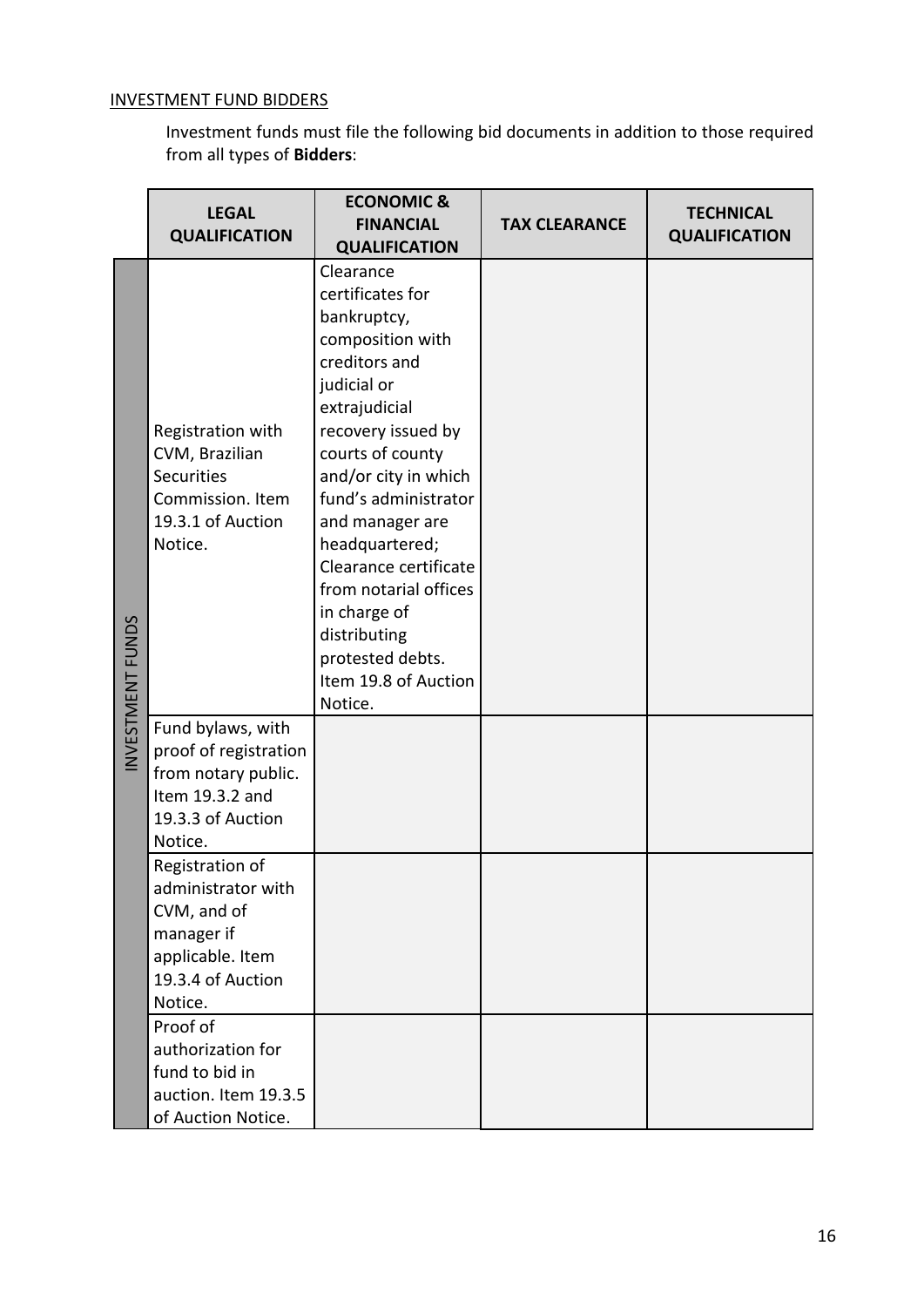# PENSION FUND BIDDERS

Pension funds (open or closed) must file the following bid documents in addition to those required from all types of **Bidders**:

|             | <b>LEGAL</b><br><b>QUALIFICATION</b> | <b>ECONOMIC &amp;</b><br><b>FINANCIAL</b><br><b>QUALIFICATION</b> | <b>TAX CLEARANCE</b> | <b>TECHNICAL</b><br><b>QUALIFICATION</b> |
|-------------|--------------------------------------|-------------------------------------------------------------------|----------------------|------------------------------------------|
|             | Proof of express and                 | Declaration that                                                  |                      |                                          |
|             | specific                             | plans and benefits                                                |                      |                                          |
| <b>UNDS</b> | authorization to                     | are not in                                                        |                      |                                          |
| Щ           | constitute and                       | liquidation or under                                              |                      |                                          |
| PENSION     | operate fund by                      | intervention by                                                   |                      |                                          |
|             | competent                            | competent                                                         |                      |                                          |
|             | authority. Item 19.2                 | authority. Item 19.7                                              |                      |                                          |
|             | of Auction Notice.                   | of Auction Notice.                                                |                      |                                          |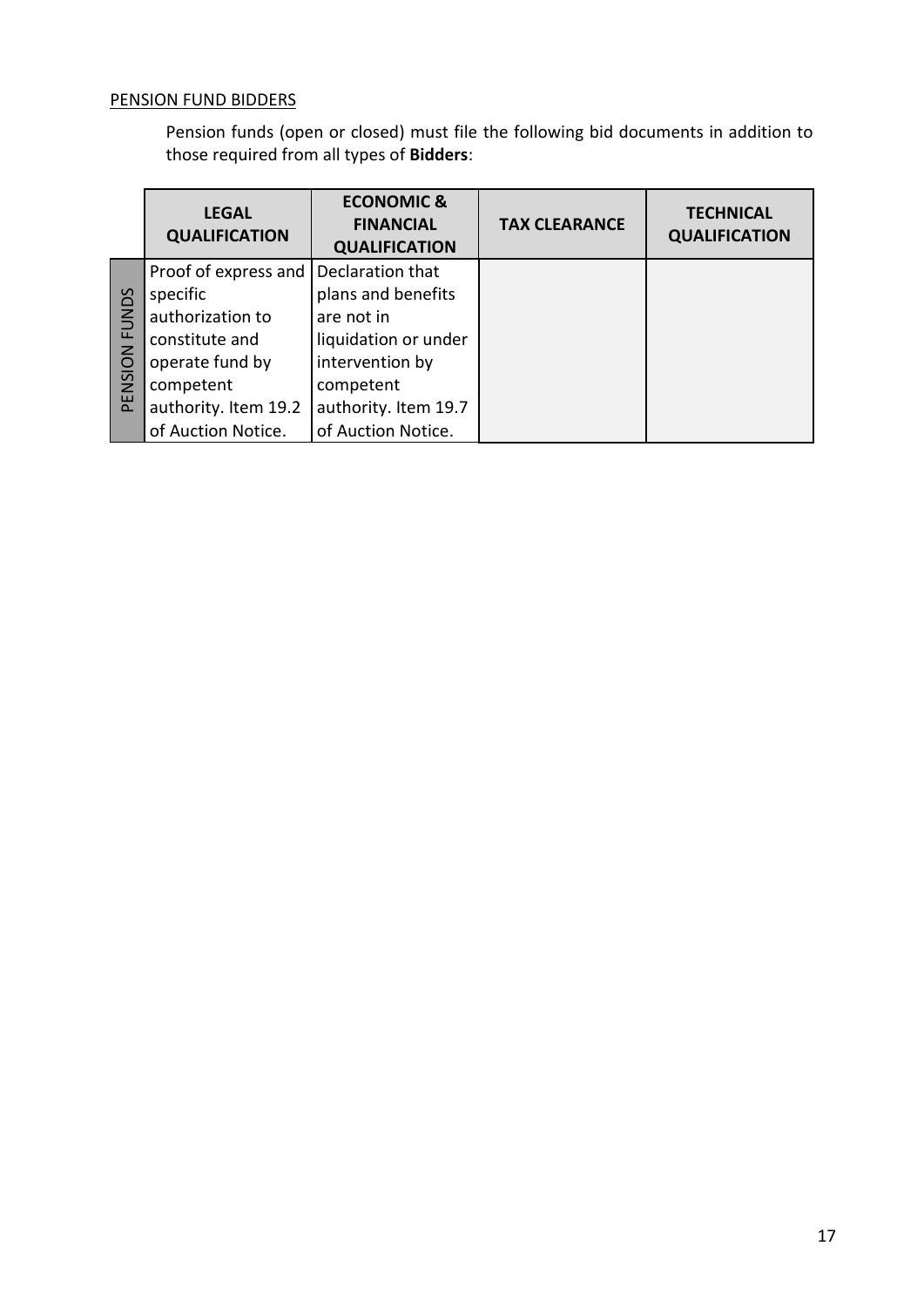# **CHAPTER 3 BID SECURITYS**

# TYPES OF BID SECURITY ACCEPTED

**Bid Securities** may be posted in any of the following forms:

- **Cash:** deposited in **ANTAQ**'s account with Caixa Econômica Federal (CEF);
- **Surety Bonds:** issued by accredited institutions in accordance with the criteria specified in Model 6 in **Appendix 1** to the **Auction Notice**;
- **Bank Guarantee:** issued by accredited institutions in accordance with the criteria specified in Model 7 in **Appendix 1** to the **Auction Notice**;
- **Treasury Debt Securities:** posted electronically by the institution or agent responsible for custody of bonds held by the **Bidder**.

As per item 16.2.5 of the **Auction Notice**, a **Consortium** may split its **Bid Security** among its members, and each member may freely choose any of the above forms.

## RULES APPLICABLE TO ALL ACCEPTED TYPES OF BID SECURITY

Whenever required by the provisions of the **Auction Notice** and to assure fair and equitable conditions for all **Bidders**, **BM&FBOVESPA** will contact **Accredited Brokers**  to address issues relating to maintenance or foreclosure of **Bid Securities**, and **Accredited Brokers** will then communicate with the **Bidders** concerned.

**Bidders** are required to post Bid Securities specifically for the **Auction**. Any collateral or other guarantees they may have already deposited with or pledged to **BM&FBOVESPA** in connection with other transactions of the **Accredited Brokers** concerned are not accepted as **Bid Securities** for the **Auction**.

### **CURRENCY**

**Bid Securities** must be denominated in Brazilian Real (R\$).

### **AMOUNT**

As specified in the **Annexes** containing specific terms and conditions for the **Auction**, **Bidders** must post **Bid Securities** to **BM&FBOVESPA** in the amounts shown:

|                  | <b>LEASE</b><br><b>AUCTION</b><br><b>CODE</b><br><b>NAME</b> |                   | <b>BID SECURITY (R\$)</b>                                                                                                   |
|------------------|--------------------------------------------------------------|-------------------|-----------------------------------------------------------------------------------------------------------------------------|
|                  |                                                              |                   |                                                                                                                             |
|                  | Outeiro                                                      | OUT01             | 6.326.878,62 (six million three hundred twenty-<br>six thousand eight hundred seventy-eight real<br>and sixty-two centavos) |
| 1/2016           | Outeiro                                                      | OUT <sub>02</sub> | 6.326.878,62 (six million three hundred twenty-<br>six thousand eight hundred seventy-eight real<br>and sixty-two centavos) |
| OUT03<br>Outeiro |                                                              |                   | 6.326.878,62 (six million three hundred twenty-<br>six thousand eight hundred seventy-eight real<br>and sixty-two centavos) |
| 2/2016           | Santarém                                                     | STM01             | 17,648,952.26 (seventeen million six hundred<br>forty-eight thousand nine hundred fifty-two real                            |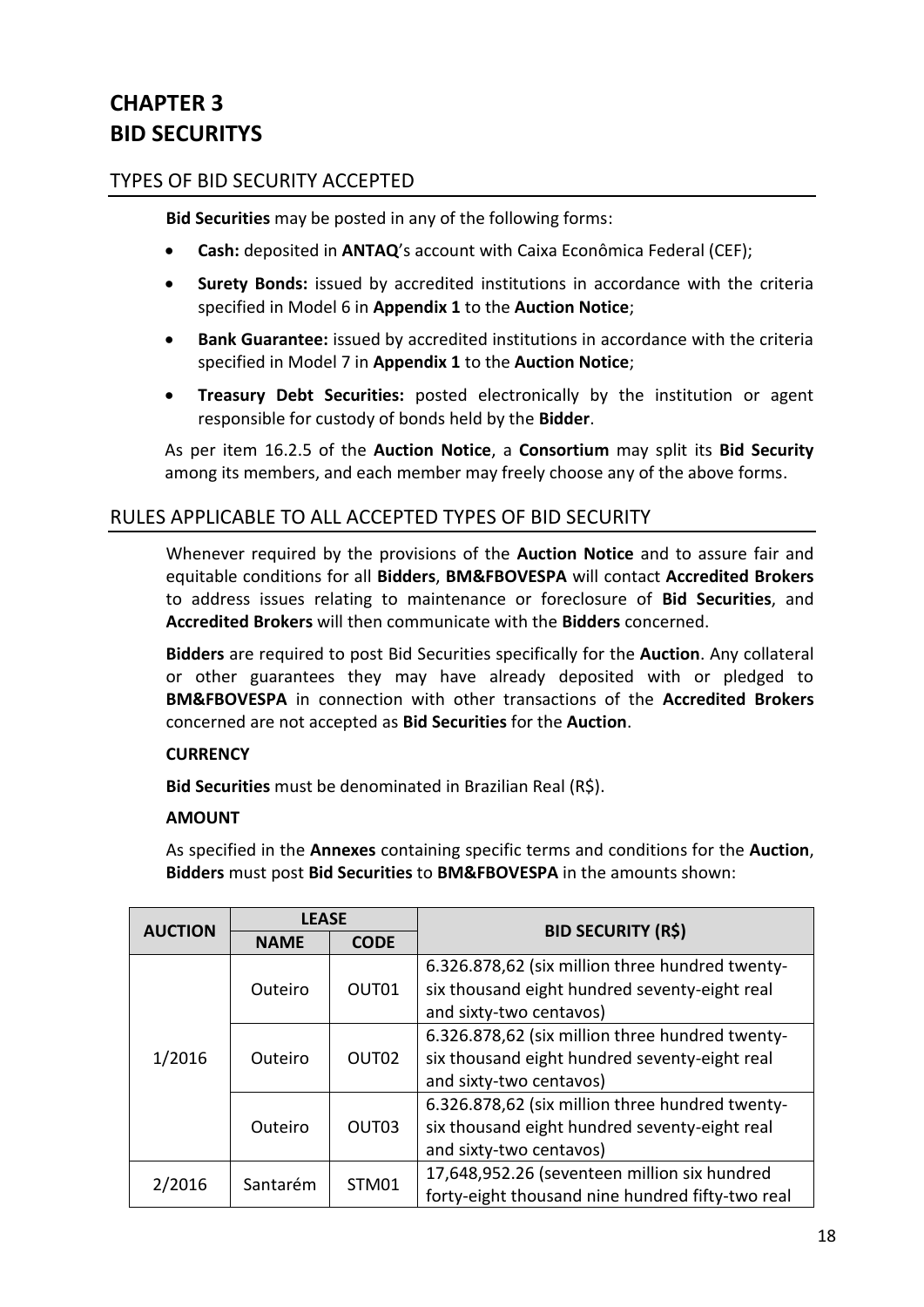|                            | <b>LEASE</b> |                                              | <b>BID SECURITY (R\$)</b>                        |
|----------------------------|--------------|----------------------------------------------|--------------------------------------------------|
| <b>AUCTION</b>             | <b>NAME</b>  | <b>CODE</b>                                  |                                                  |
|                            |              |                                              | and twenty-six centavos)                         |
| Vila do<br>3/2016<br>Conde | VDC29        | 17,648,952.26 (seventeen million six hundred |                                                  |
|                            |              |                                              | forty-eight thousand nine hundred fifty-two real |
|                            |              |                                              | and twenty-six centavos)                         |
|                            |              |                                              | 7.511.412,04 (seven million five hundred eleven  |
| 4/2016                     | Santarém     | STM02                                        | thousand four hundred twelve real and four       |
|                            |              |                                              | centavos)                                        |

#### **TERM**

**Bid Securities** must be valid for at least one (1) year starting on the **Date for Receipt of Envelopes** inclusive, as stipulated in the timetable, i.e. March 28 2017 or later.

If necessary, **Bidders** may extend the term of a **Bid Security** for six (6) months, provided they do so not less than thirty (30) days before expiration, as per item 16.4.1 of the **Auction Notice**.

#### **VALUATION AND MAINTENANCE**

**BM&FBOVESPA** may revalue **Bid Securities** if their value or quality is deemed to have deteriorated or is expected to do so. In this case, **BM&FBOVESPA** will inform the **Special Tender Committee**, which will establish a deadline for **Bidders** to reinforce or substitute **Bid Securities** in compliance with the **Auction Notice**.

In the event of renewal, **Bid Securities** will be revalued in line with the change in IBGE's broad consumer price index, IPCA, between the **Date for Receipt of Envelopes** and the date of publication of the latest index prior to said renewal.

#### **SUBSTITUTION**

After the deadline for posting **Bid Securities**, they can be modified or replaced by other accepted guarantees, as provided for herein and in the **Auction Notice**, only if specifically and expressly authorized by the **Special Tender Committee** or at the moment of renewal, and for recomposition of their value and enforceability.

**BM&FBOVESPA** will not make any modifications to **Bid Securities** without an express formal order from the **Special Tender Committee**.

**BM&FBOVESPA** will refund replaced **Bid Securities** only after their substitutes have been duly posted.

#### **RETURNS**

The winning **Bidder** must replace its **Bid Security** with a **Performance Bond**, which must be delivered directly to **ANTAQ** and not to **BM&FBOVESPA**.

The **Bid Security** will be returned, as per item 16.9 of the **Auction Notice**.

The return will be effected through the **Accredited Broker** that represented the **Bidder**.

#### **FORECLOSURE**

**Bid Securities** may be foreclosed by **ANTAQ**, with operational support from **BM&FBOVESPA**, in the situations specified by item 16.6 of the **Auction Notice**. In one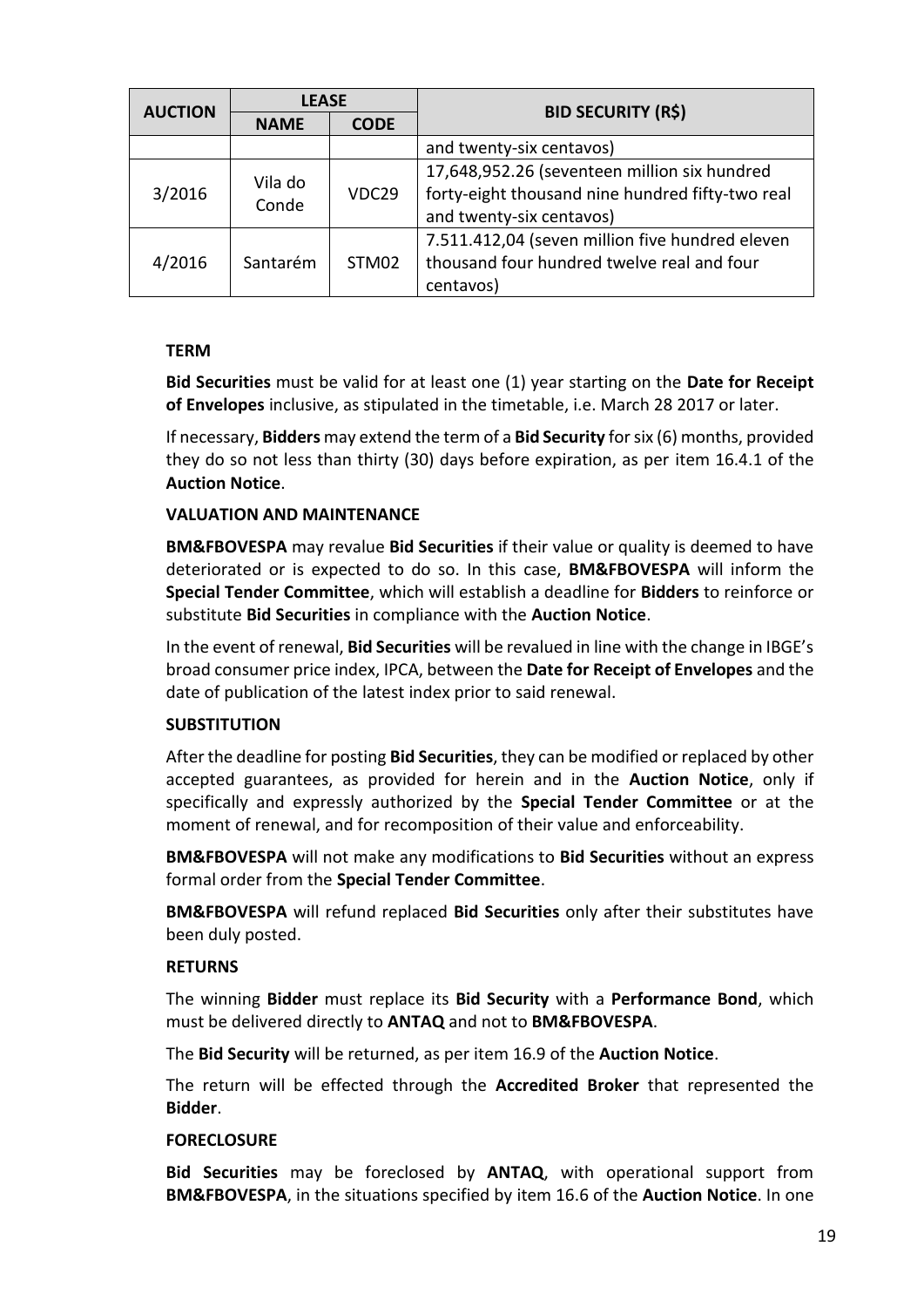or more such situations, the **Special Tender Committee** has the prerogative to foreclose the **Bid Securities** concerned without prejudice to other penalties provided for in the applicable legislation and the **Auction Notice**.

## RULES APPLICABLE TO BID SECURITYS IN THE FORM OF CASH

**Bidders** that opt to post **Bid Securities** in cash will not do so to **BM&FBOVESPA**. In compliance with article 82 of Decree 93872, dated December 23, 1986, and Decree-Law 1737, dated December 20, 1979, the cash must be deposited at a branch of Caixa Econômica Federal (CEF) chosen by the respective **Bidders**, as per item 16.2.3 of the **Auction Notice**.

Cash deposit receipts must be included in Volume 1, to be delivered to **ANTAQ** on **BM&FBOVESPA**'s premises on the scheduled **Date for Receipt of Envelopes**.

Acceptance of deposit receipts will be performed by the **Special Tender Committee**, and **BM&FBOVESPA** bears no responsibility for this act. **BM&FBOVESPA** also will not accept responsibility for returning **Bid Securities** posted in cash, which will take place after a formal written request is submitted to the **Special Tender Committee**.

# RULES APPLICABLE TO BID SECURITYS IN THE FORM OF TREASURY DEBT **SECURITIES**

Treasury debt securities accepted:

- Letras do Tesouro Nacional (LTN)
- Letras Financeiras do Tesouro (LFT)
- Notas do Tesouro Nacional Série C (NTN-C)
- Notas do Tesouro Nacional Série F (NTN-F)

#### **TRANSFER OF DEBT SECURITIES**

**Bidders** that own portfolios of Brazilian government debt securities can post **Bid Securities** by transferring these securities. A **Bidder** effects transfer by submitting a request to the financial institution to which its position in debt securities is linked, and which is not necessarily the **Accredited Broker** engaged by the **Bidder** to represent it in the **Auction**. The transfer is termed "1023 non-financial transaction" in SELIC, the Central Bank of Brazil's depository and clearing system for government bonds. The debt securities are transferred to **BM&FBOVESPA**'s SELIC account. **BM&FBOVESPA** confirms the transfer in SELIC and with the **Bidder**'s **Accredited Broker**. The broker concerned posts the **Bid Securities** to CGA, **BM&FBOVESPA**'s depository and clearing system for collateral and other guarantees, authorized by the Central Bank of Brazil. Following this procedure, **BM&FBOVESPA** registers the transfer in the CGA system, and the broker can confirm it online at http://www2.cblcnet.com.br/CGA/.

In order to ensure compliance with the timeframe for SELIC transfers, only debt securities held in custody by **BM&FBOVESPA** via SELIC on the **Date for Receipt of Envelopes** can be accepted as **Bid Securities**.

#### **VALUATION**

The government debt securities transferred to **BM&FBOVESPA**'s account will be marked to market on a daily basis by **BM&FBOVESPA** in accordance with criteria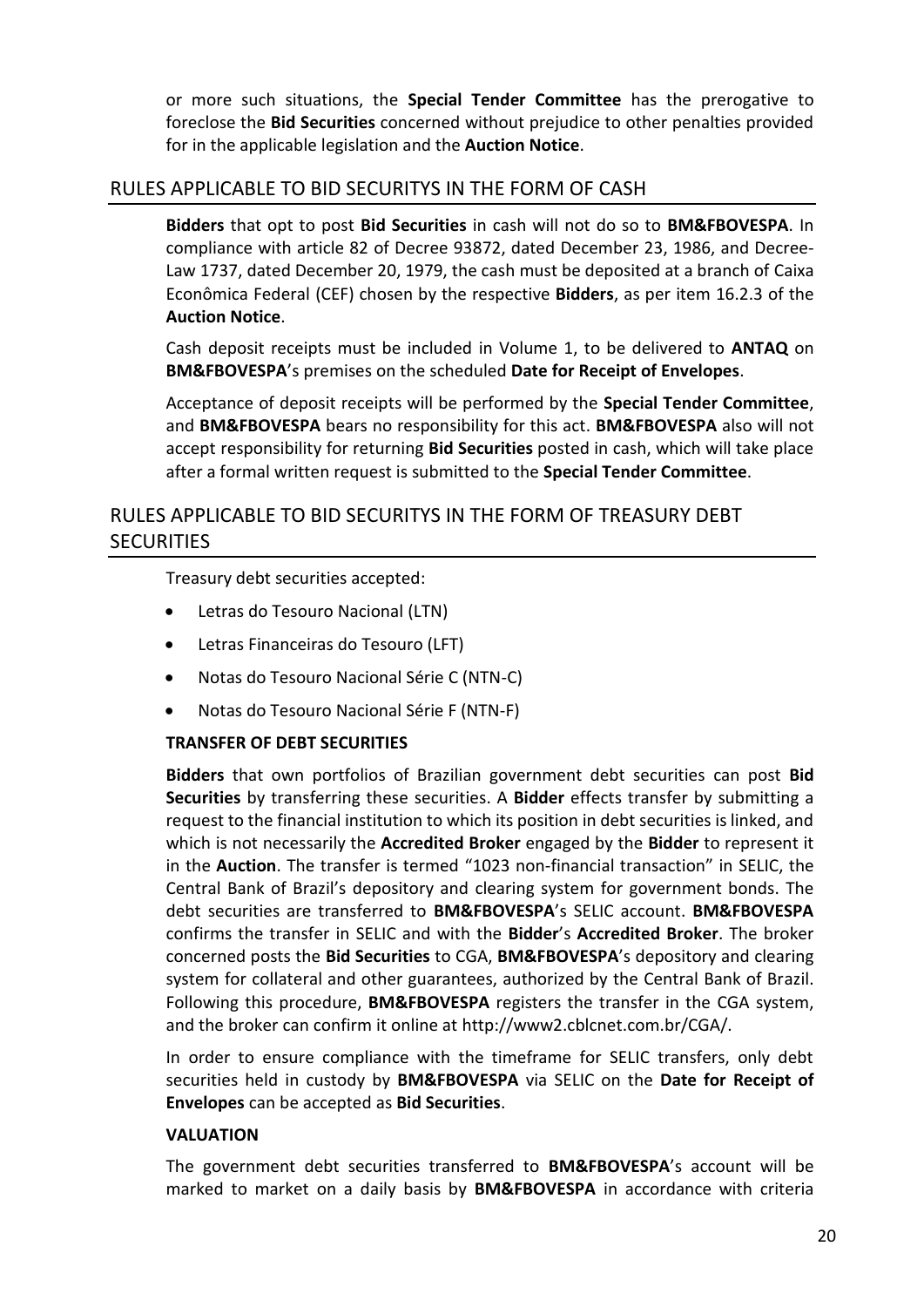established by the Finance Ministry. Situations not covered by these rules will be resolved directly by the **Special Tender Committee**. **BM&FBOVESPA** may report to **ANTAQ** at any moment on the need to reinforce postings of government debt securities so as to maintain unchanged the value required by the **Auction Notice** for **Bid Securities** in **Leasing** concession auctions.

# RULES APPLICABLE TO BID SECURITYS IN THE FORM OF SURETY BONDS

Surety bonds issued in the **Bidder**'s name by an insurance company will be accepted provided that:

- **ANTAQ** is named as beneficiary;
- the guidelines offered by Model 6 to the **Auction Notice** are followed;
- they comply strictly with SUSEP Circular 477, dated September 30, 2013, and other valid terms and conditions established by SUSEP, Brazil's insurance industry regulator;
- they do not contain clauses exempting the **Bidder** from its responsibilities, except those derived from the template provided in SUSEP Circular 477.
- The digital certifications shall be able to online authentication at insurance company or SUSEP websites.

#### **CONSORTIA**

A **Consortium** may post a surety bond:

- in the name of only one of the duly constituted legal entities belonging to the **Consortium**; or
- in the form of several separate surety bonds, each in the name of one member of the **Consortium**.

In either case, the name of the **Consortium** and of each of its members must be stated in the description of the surety bond or bonds, as well as the respective percentages of participation and it shall guarantee the **Consortium** responsibility.

Surety bonds will not be accepted in the name of a **Consortium** that is not legally incorporated.

The value of a **Bid Security** posted by one or more members of a **Consortium** does not depend on the percentage participation in the **Consortium** of the member or members concerned.

### **POSTING TO BM&FBOVESPA**

The procedure for posting surety bonds is as follows:

- The **Bidder** requests a surety bond from the institution of its choice, in accordance with the criteria stipulated herein and in the **Auction Notice**;
- The **Accredited Broker** posts the surety bond to **BM&FBOVESPA,** either in digital form if so issued by the insurance company, provided it has a digital certificate, or in physical form with the notarized signatures of the insurance company's legal representatives;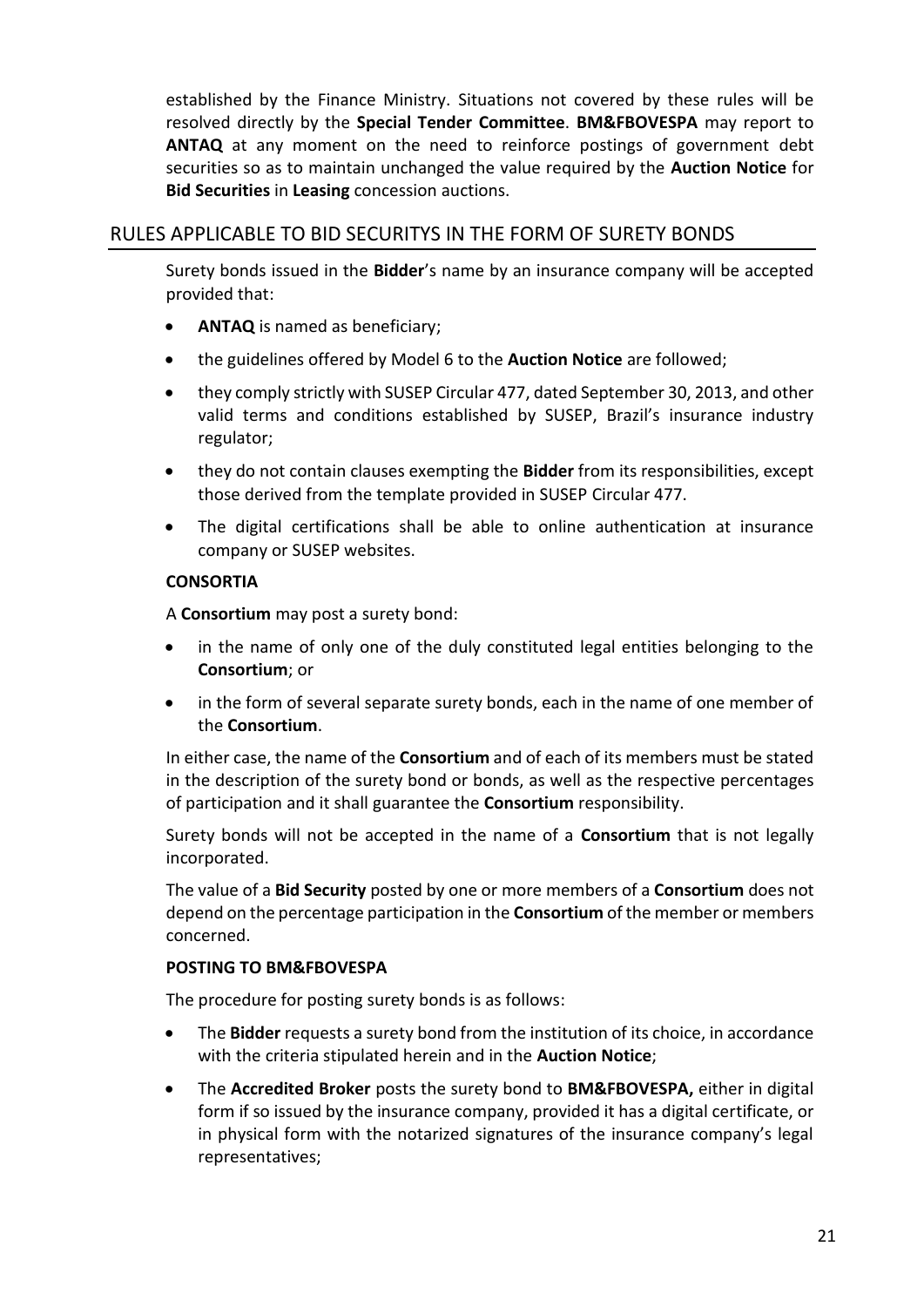**BM&FBOVESPA** validates the documentation and informs the **Special Tender Committee** that the surety bond has been correctly posted.

#### **DOCUMENTATION**

**Bidders** that post **Bid Securities** in the form of surety bonds must proceed as follows to comply with item 16.2.1 of the **Auction Notice**.

Insurance companies with up-to-date registration details in **BM&FBOVESPA's** registration system do not need to file documents proving the powers of their legal representatives. Issuers of surety bonds that are not registered or whose registration details have not been updated must file the following documents not later than ten (10) business days before the posting deadline:

i) Constitutive documents (articles of incorporation, bylaws etc.)

ii) Minutes from meetings at which current officers were elected, if applicable

iii) Powers of attorney for validation, expressly granting powers to sign and/or issue surety bonds.

All documents must be filed in the original or as authenticated copies at:

#### **BM&FBOVESPA**

Aos cuidados da GERÊNCIA DE PROCESSOS LICITATÓRIOS RUA XV DE NOVEMBRO, 275, 6º ANDAR CENTRO, SÃO PAULO, SP, BRASIL CEP 01013-001

Corporate documents will not be received on the date for receiving **Bid Securities**. Inclusion of documents in online presentations and personal delivery are not accepted.

## RULES APPLICABLE TO BID SECURITYS IN THE FORM OF BANK GUARANTEES

Bank guarantees issued in favor of **Bidders** will be accepted, provided that:

- They are issued by commercial, investment and multiple (full service) banks authorized to operate in Brazil, in compliance with Brazilian law and the rules and regulations specific to the financial sector;
- The guarantor observes the limits set by the National Monetary Council for debtto-equity ratio and risk diversification;
- They comply with the guidelines established by Model 7 to the **Auction Notice**;
- There are no additional clauses exempting the **Bidder** from its responsibilities.

**BM&FBOVESPA** validates the documentation and informs the **Special Tender Committee** that the bank guarantee has been correctly posted.

### **CONSORTIA**

A **Consortium** may post a bank guarantee:

- in the name of only one of the duly constituted legal entities belonging to the **Consortium**; or
- in the form of several separate bank guarantees, each in the name of one member of the **Consortium**.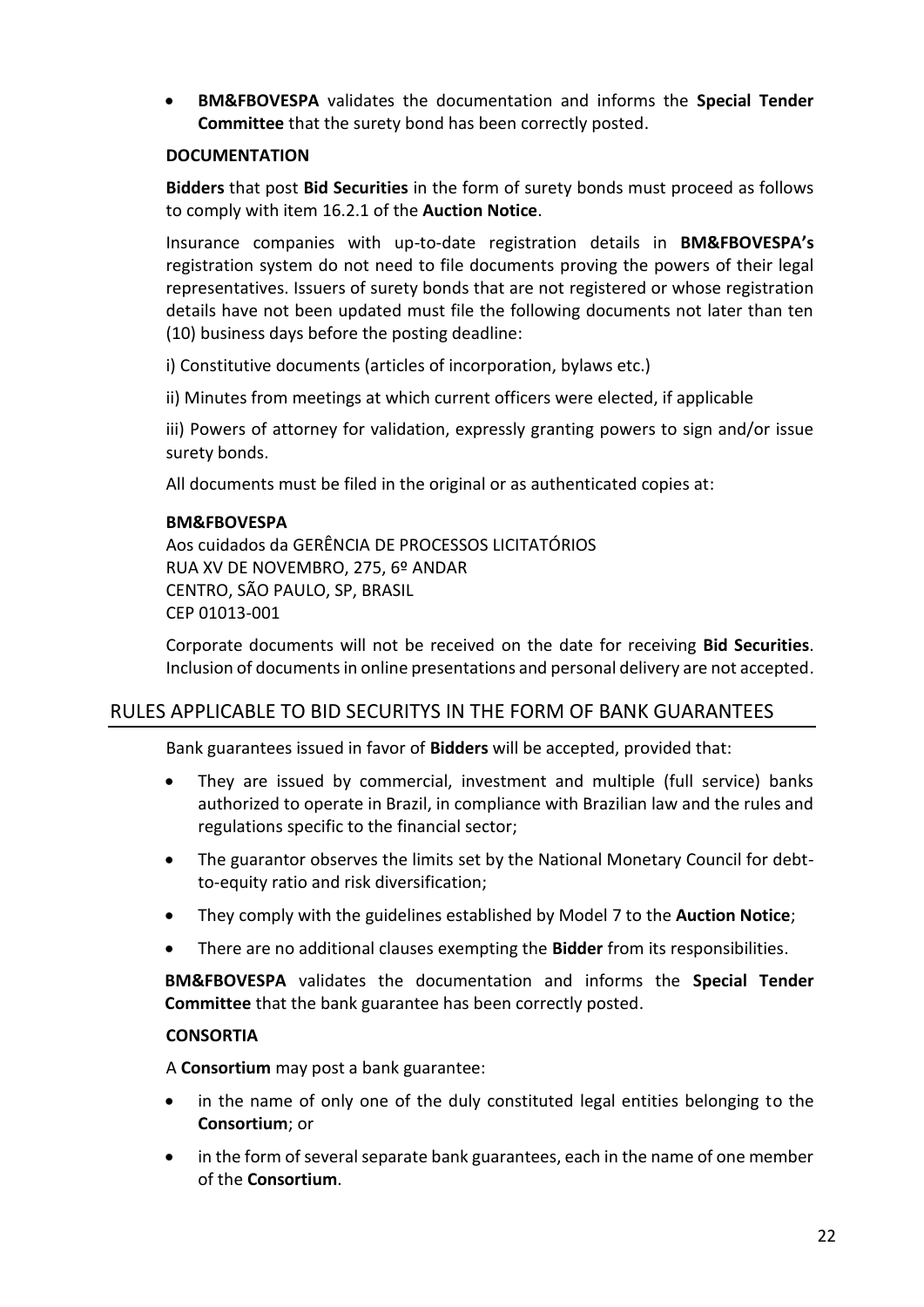In either case, the name of the **Consortium** and of each of its members must be stated in the description of the bank guarantee, as well as the respective percentages of participation and it shall guarantee the **Consortium** responsibility.

Bank guarantees will not be accepted in the name of a **Consortium** that is not legally incorporated.

The value of a **Bid Security** posted by one or more members of a **Consortium** does not depend on the percentage participation in the **Consortium** of the member or members concerned.

### **POSTING TO BM&FBOVESPA**

The procedure for posting bank guarantees is as follows:

- The **Bidder** requests a bank guarantee from the institution of its choice, in accordance with the criteria stipulated herein and in the **Auction Notice**;
- The **Accredited Broker** posts the bank guarantee to **BM&FBOVESPA** in the original with the notarized signatures of the issuer's legal representatives;
- **BM&FBOVESPA** checks the authenticity of the bank guarantee using the EMVIA system;
- **BM&FBOVESPA** validates the documentation and informs the **Special Tender Committee** that the bank guarantee has been correctly posted.

#### **DOCUMENTATION**

**Bidders** that post **Bid Securities** in the form of bank guarantees must proceed as follows to comply with item 16.2.1 of the **Auction Notice**.

Financial institutions with up-to-date registration details in **BM&FBOVESPA's** registration system do not need to file documents proving the powers of their legal representatives. Issuers of bank guarantees that are not registered or whose registration details have not been updated must file the following documents not later than ten (10) business days before the posting deadline:

i) Constitutive documents (articles of incorporation, bylaws etc.)

ii) Minutes from meetings at which current officers were elected, if applicable

iii) Powers of attorney for validation, expressly granting powers to sign and/or issue bank guarantees.

All documents must be filed in the original or as authenticated copies at:

#### **BM&FBOVESPA**

Aos cuidados da GERÊNCIA DE PROCESSOS LICITATÓRIOS RUA XV DE NOVEMBRO, 275, 6º ANDAR CENTRO, SÃO PAULO, SP, BRASIL CEP 01013-001

Corporate documents will not be received on the **Date for Receipt of Envelopes**. Inclusion of documents in online presentations and personal delivery are not accepted.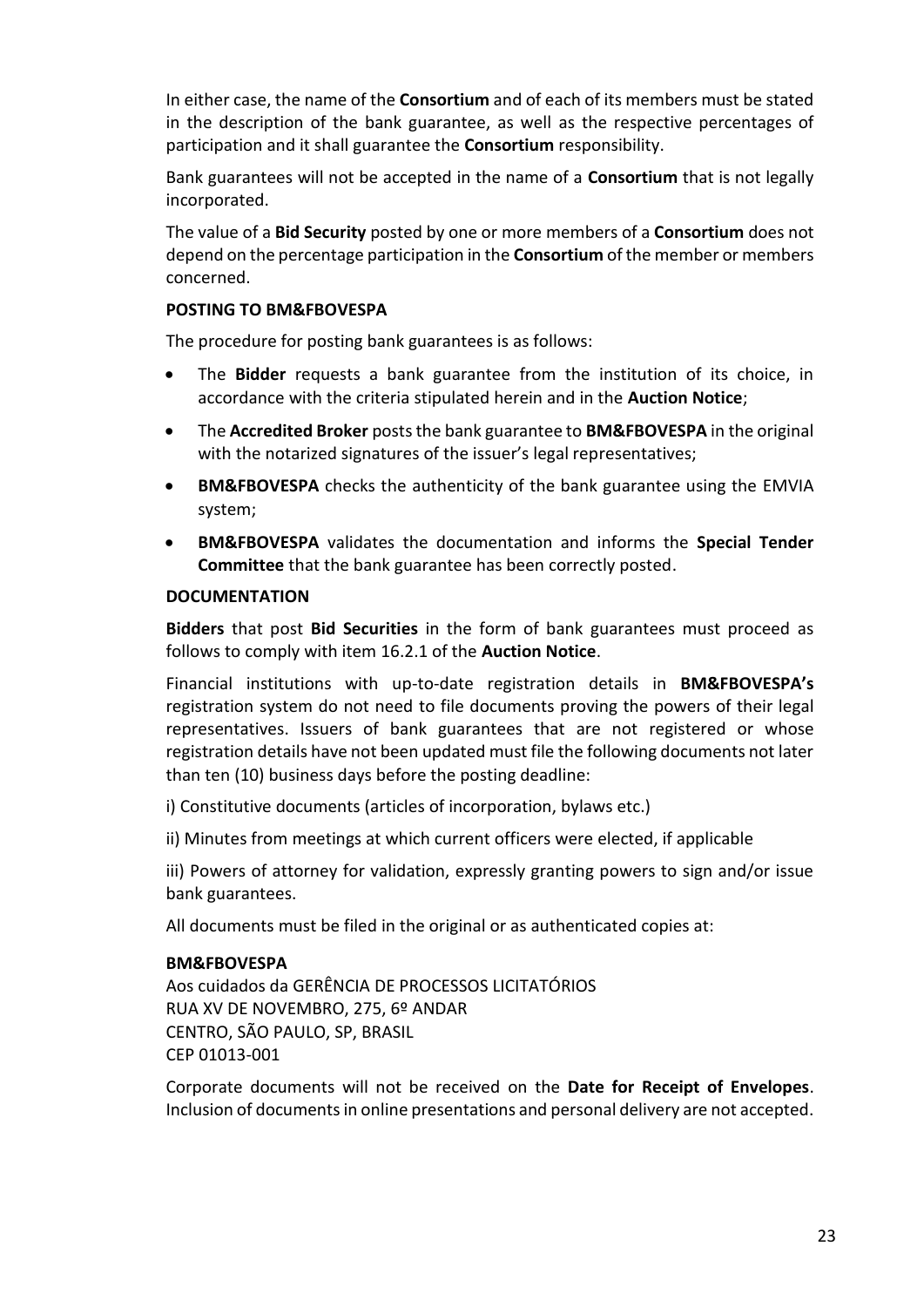### BIDDERS QUALIFIED TO PARTICIPATE IN SESSION

**Bidders** that comply with all requirements stipulated herein and in the **Auction Notice** are considered qualified to participate in the **Public Auction Session**.

#### LEASES

The **Public Auction Session** will be conducted by **BM&FBOVESPA** on its premises, on behalf of the **Special Tender Committee** and in accordance with the procedure laid down in the **Auction Notice**.

The purpose of the **Auction** is to select the bid for the highest **Bid Value** to be paid to the federal government for the right to enter into a **Leasing Agreement** for public areas and infrastructure in an **Organized Port**.

Bids will be presented in writing, followed by open outcry bidding in the cases listed in the **Annex** on Specific Terms & Conditions for the **Auction**.

The six (6) **Leases**, in four auctions, and their characteristics are described in the **Annexes** to the **Auction Notice**, as well as the specifications for **Leasing** bids and the **Public Auction Session**.

#### PLACE, DATE AND TIME

The **Public Auction Session** will begin at 10:00 a.m. on the day specified in the timetable and will be conducted by **BM&FBOVESPA** at 275, Quinze de Novembro Street in the city of São Paulo, Brazil.

If deemed appropriate to facilitate the proceedings, an interval may be called by the session manager during the **Public Auction Session**.

#### REPRESENTATION

**Accredited Brokers** will intermediate between **Bidders' Accredited Representatives** and **BM&FBOVESPA** in the **Public Auction Session**.

Each **Accredited Broker** must name the representatives of its **Bidder** who will participate in the **Public Auction Session**, sending an email for this purpose not later than 2:00 p.m. on the previous business day to leiloes@bvmf.com.br.

Credentials will be given to the representatives of **Accredited Brokers** who will participate in the **Public Auction Session** only moments before it begins, directly by the session manager.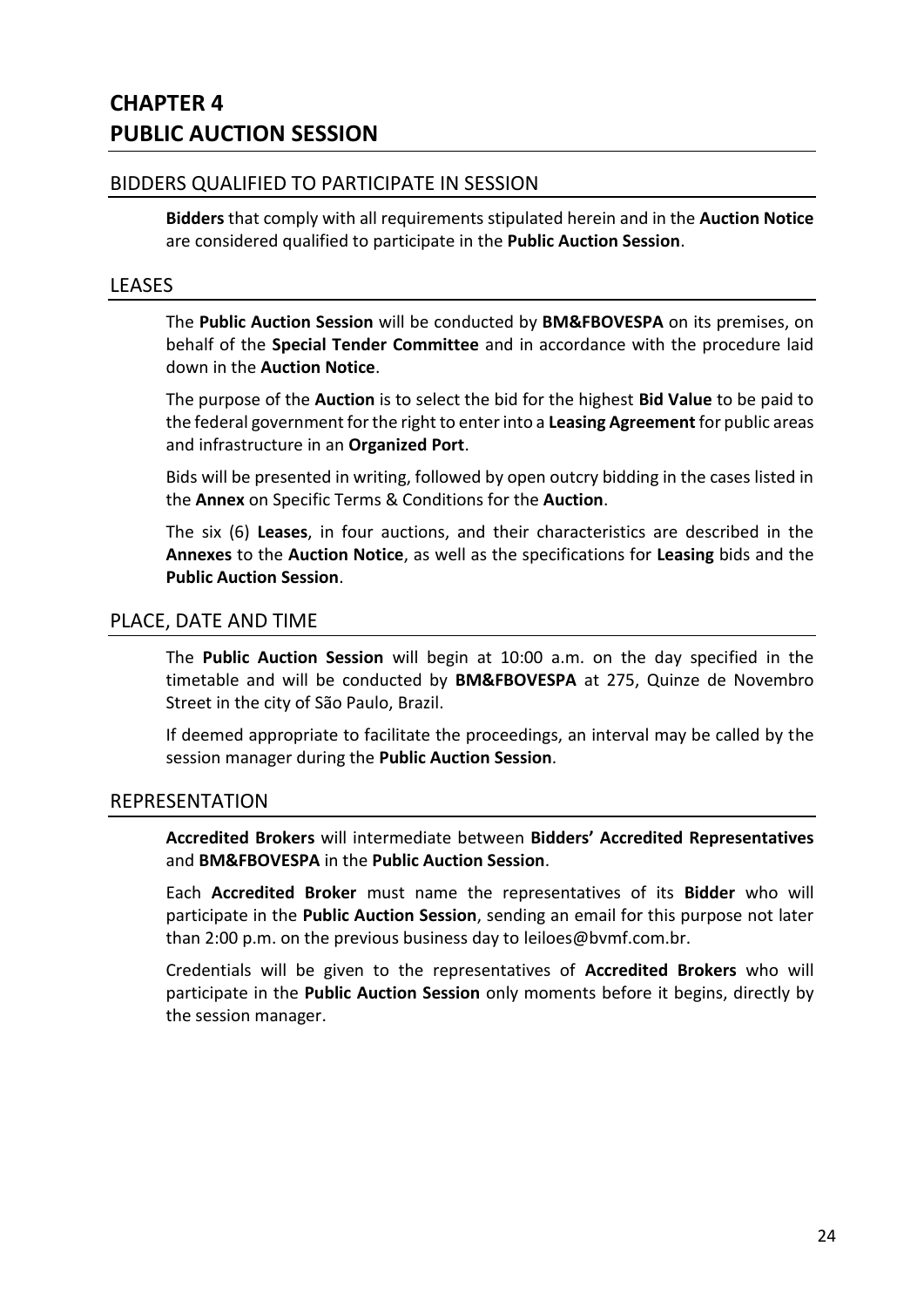Bids for **Leases** will be considered valid if they comply with all the requirements established in the applicable legislation and in the **Auction Notice**.

## DYNAMICS OF AUCTION

The session manager appointed by **BM&FBOVESPA** will begin the **Public Auction Session** by providing the information necessary to ensure that the session proceeds in an orderly and proper manner.

Considering the provisions in the **Annexes** on Specific Terms & Conditions for the **Auction** in the Auction Notice, the **Public Auction Session** will proceed as described below.

After the first **Lease** auction is finished, will begin the next **Lease** auction according to the numerical order of auctions. The Auction 01/2016 will follow the **Lease** sequence: OUT02, OUT01 and OUT03.

## 1. WRITTEN BIDS

The session manager will request from the **Special Tender Committee** all Volumes 2 with the bids for **Leases** from the **Bidders** whose Volumes 1 with preliminary declarations, representation documents and **Bid Securities** for the auction concerned have been accepted.

The session manager will proceed to open the Volumes 2 with the **Lease** bids. For each volume opened, the manager will read out the **Bid Value** bid and enter it into **BM&FBOVESPA**'s system, which will display it for all those present in the **Public Auction Session** venue to see.

#### DISCLOSURE

Once the bids have been read out, they will be officially published in descending order of **Bid Values** for each of the **Leases** auctioned.

## 2. OPEN OUTCRY BIDDING

An open outcry bidding session will be held for any **Lease** for which two or more bids are made.

**Bidders** will qualify to participate in this session if they made one of the top three bids for the **Lease** and/or their bids were equal to or higher than ninety per cent (90%) of the highest **Bid Value** bid for the **Lease**.

Open outcry bids for any given **Lease** must:

- exceed the same **Bidder**'s previous bid;
- respect the minimum interval between bids established by the session manager;
- respect the maximum time between bids established by the session manager;
- change the **Bidder**'s ranking among all **Bidders**; and
- be different in amount from all other bids.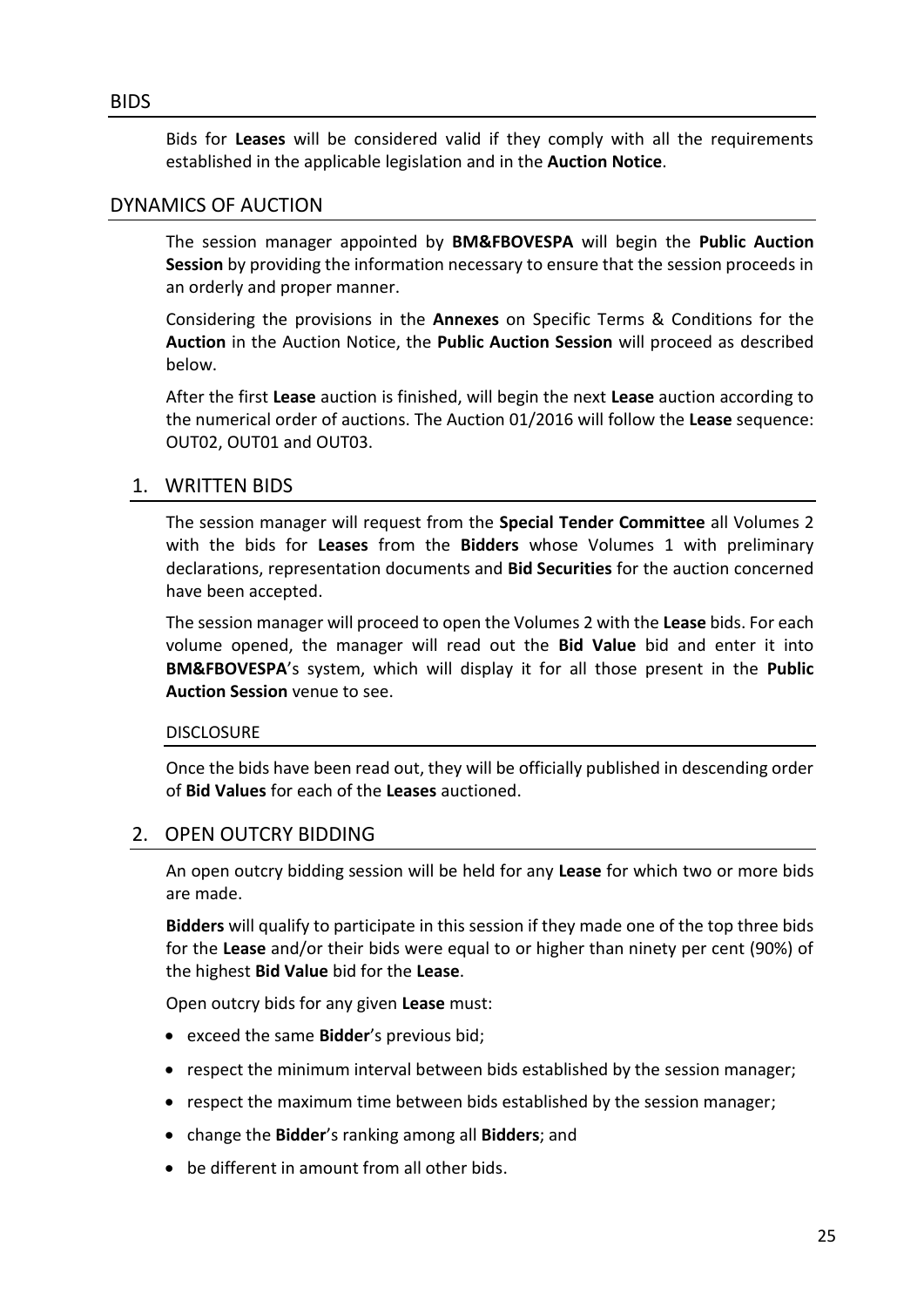If there is a draw between two written bids for **Bid Values** in Volume 2, and no open outcry bids are made, the session manager will decide the rank order of **Bidders** for the same **Lease** by the drawing of lots in accordance with the applicable legislation. The first **Bidder** selected will be deemed the winner.

#### RESULT

For every **Lease**, the winner of the **Public Auction Session** will be the **Bidder** that offers the highest **Bid Value** in accordance with the provisions hereof and the **Auction Notice**.

All previous stages having been duly completed, the session manager on behalf of ANTAQ's **Special Tender Committee** will immediately declare the winner.

#### RATIFICATION

Immediately after each **Lease** is auctioned in the **Public Auction Session**, the winning **Bidder** must ratify its bid by signing the respective bid ratification statement, which will specify the winning **Bid Value**.

The **Accredited Representatives** must be present at this time to sign the statement.

#### ANALYSIS OF ELIGIBILITY DOCUMENTS

Once the final result of the **Public Auction Session** has been declared, the winning **Bidders' Eligibility Documents** will be analyzed.

Qualifying **Bidders** are those whose documentation satisfactorily proves that they meet all the legal, tax, economic, financial and technical qualification requirements set out in the **Auction Notice**, provided previous stages of the **Auction** process have been successfully completed.

Having duly verified the documents presented, **BM&FBOVESPA** will deliver a report to the **Special Tender Committee** pinpointing any discrepancies identified in the legal, economic, financial and tax documents filed by the **Bidders**. **BM&FBOVESPA** will not participate in the technical qualification analysis. The **Special Tender Committee** will make the final decision on each **Bidder**'s regularity.

Following the analysis of these documents and the report, the **Special Tender Committee** will make public its decision on the documentation.

The **Special Tender Committee** will announce the result of the analysis on the date specified in the timetable.

Should any winning **Bidder** be disqualified, the other **Bidders** ranked in descending order according to the result of the **Public Auction Session** may have their **Eligibility Documents** analyzed until one of them meets all the requirements in the **Auction Notice**.

**Bidders** that have their **Eligibility Documents** analyzed and replace disqualified winners must sign the bid ratification statement.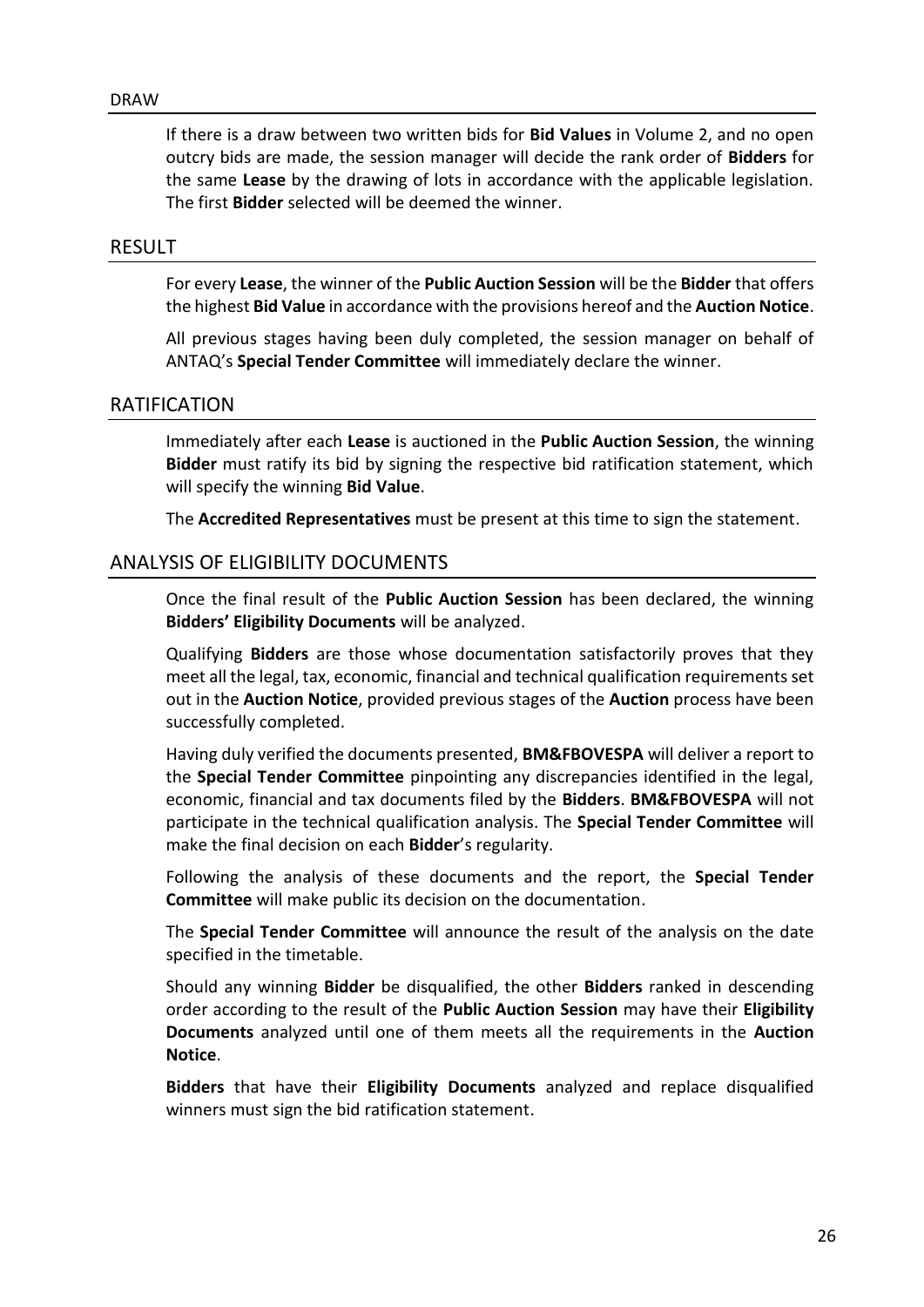## GUIDANCE ON PAYMENT OF BM&FBOVESPA'S FEE

Within fifteen (15) days of publication of homologation of the result of the **Auction** and without fail before signing the **Agreement**, the **Accredited Broker** of each **Winning Bidders** must individually pay **BM&FBOVESPA**'s fee in the amount shown below.

Within the established timeframe, **BM&FBOVESPA** will issue a bank collection slip against the **Accredited Broker** that represented the **Winning Bidders**

| <b>AUCTION</b> | <b>LEASE</b>  |              | FEE (R\$)  |
|----------------|---------------|--------------|------------|
|                | <b>NAME</b>   | <b>NAME</b>  |            |
| 01/2016        | Outeiro       | OUT01        | 126.081,24 |
|                | Outeiro       | OUT02        | 126.081,24 |
|                | Outeiro       | OUT03        | 126.081,24 |
| 02/2016        | Santarém      | <b>STM01</b> | 271.294,68 |
| 03/2016        | Vila do Conde | VDC29        | 271.294,67 |
| 04/2016        | Santarém      | STM02        | 76.546,86  |

The following fee is due to **BM&FBOVESPA** for each **Lease**: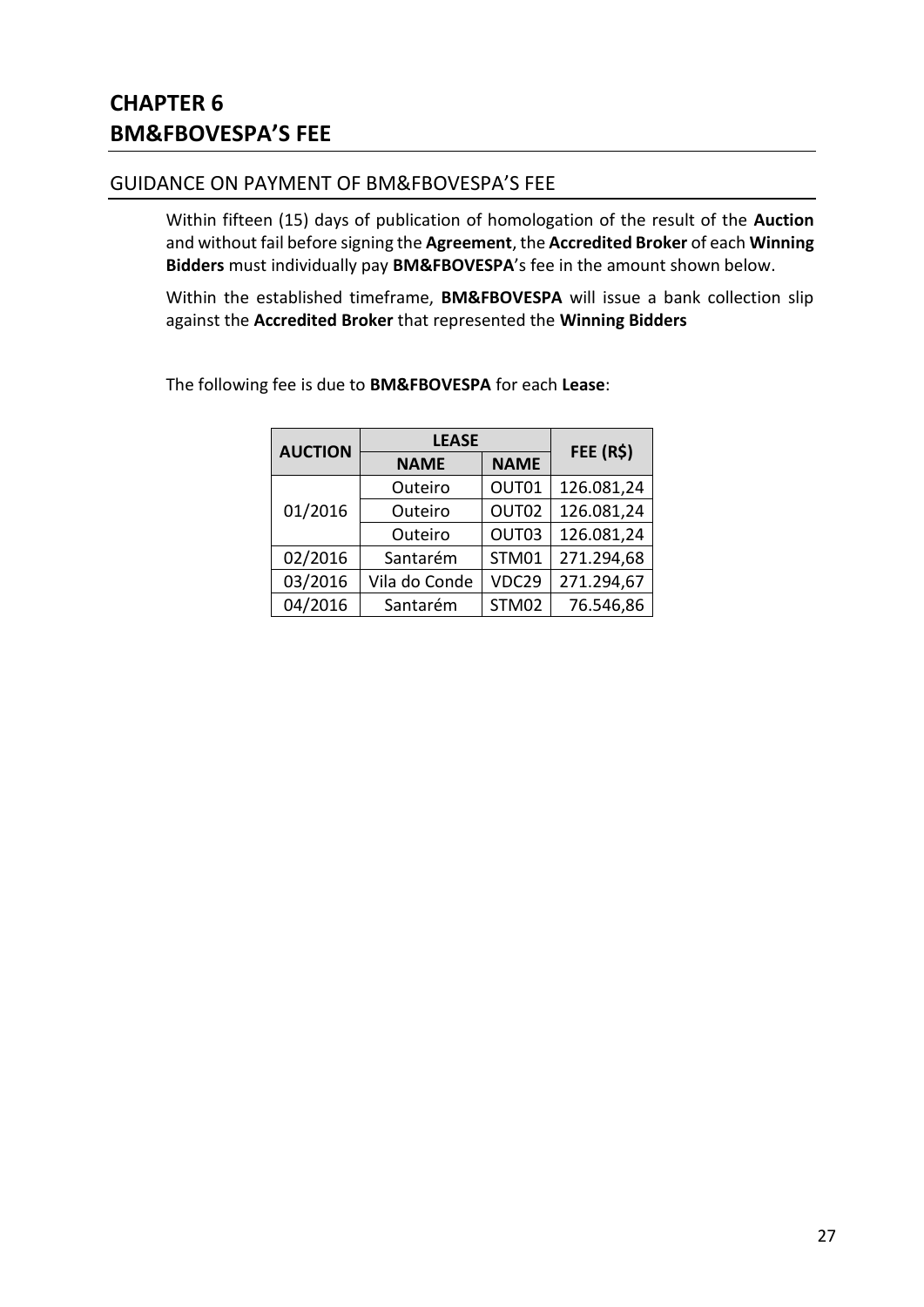# **ANNEX A INTERMEDIATION AGREEMENT BETWEEN ACCREDITED BROKER AND BIDDER**

[Place] [Month] [Day], 2016

## **REFERENCE: AUCTION NOTICE IN ANTAQ AUCTION No. [•]/2016 – LEASING OF PUBLIC AREAS AND INFRASTRUCTURE LOCATED WITHIN AN ORGANIZED PORT**

By virtue of this private instrument and in conformity with any and all applicable laws, the Parties hereto:

[*name of Accredited Broker*], a brokerage house with registered head offices at [*official address of Accredited Broker including city and state*], federal taxpayer no. CNPJ/MF [*CNPJ of Accredited Broker*], herein represented in accordance with its constitutive documents and hereinafter referred to as "**Broker"**, and

[*name of bidder*], with registered head offices at [*official address of bidder including city and state*], federal taxpayer no. CNPJ/MF [*CNPJ of bidder*], herein represented in accordance with its corporate bylaws and hereinafter referred to as "**Bidder",**

#### **WITNESSFTH**

WHEREAS the parties are duly registered pursuant to the **Auction Notice** and the **Auction Procedures Manual** for the **Auction** for the LEASING OF PUBLIC AREAS AND INFRASTRUCTURE LOCATED WITHIN AN ORGANIZED PORT ("**Auction**") and the blocking of guarantees by **BM&FBOVESPA** on behalf and by order of the National Waterway Transportation Agency (**ANTAQ**), as required by the aforesaid **Manual** the Parties hereby agree to enter into this Agreement upon the following terms and provisions:

**1. Broker** undertakes to present **Bidder**'s proposals on its behalf in the **Auction** to be held through BM&FBOVESPA S.A. - Bolsa de Valores, Mercadorias e Futuros in the form of a written bid contained in a sealed volume and open outcry bids.

**1.1. Bidder** will inform **Broker** of the price, terms and conditions for the **Auction** in a separate signed agreement, which will be deemed an integral and indivisible part of this Agreement.

**1.2. Bidder** undertakes to fulfill the special obligations established in **Auction Notice** no. [•]/2016 – **ANTAQ**, and to comply with the deadlines and other terms and conditions therein if it is declared the winner in this **Auction**.

**2. Bidder** declares that it is fully cognizant of and undertakes to abide without reservations by all the normative acts issued by **ANTAQ's Special Tender Committee**, and the terms and conditions of **Auction Notice** no. [•]/2016 – ANTAQ, without prejudice to other documents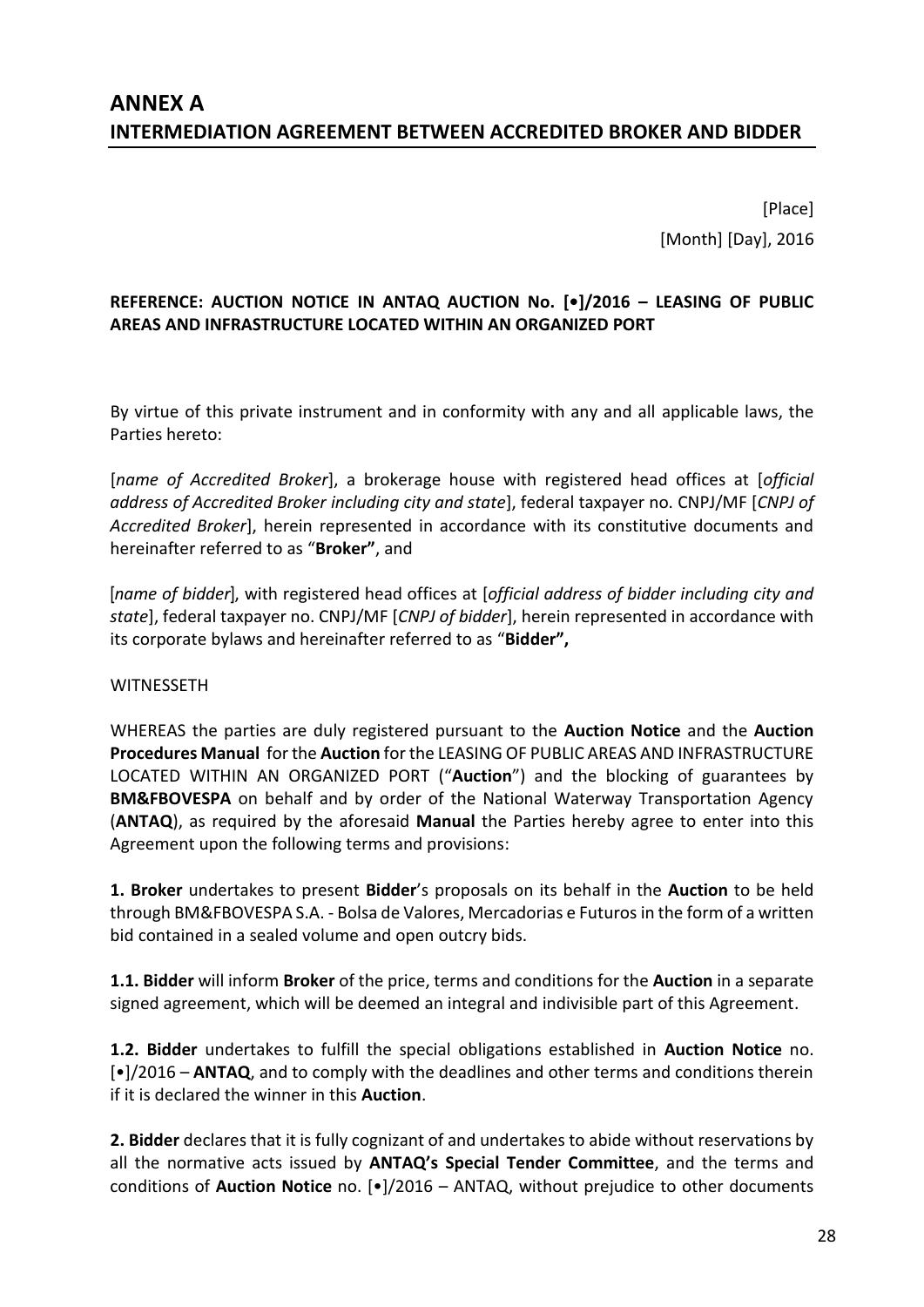that may be issued and/or published pursuant to **Auction Notice** no. [•]/2016 – **ANTAQ**, including the **Manual of Bidding Procedures**, in order to assure the performance of this Agreement and all obligations relating to the **Auction**.

**2.1.** All normative acts and documents mentioned in this item 2, therefore, are deemed an integral part of this Agreement and shall be construed as having the same meanings as the language used in the **Auction Notice** no. [•]/2016 – **ANTAQ** and the **Manual of Bidding Procedures**.

**2.2. Bidder** also declares that it is fully aware that the timetable, rules and procedures for the **Auction**, including its terms and conditions, are subject to alterations issued by **ANTAQ's Special Tender Committee**, potentially via **BM&FBOVESPA**. **Broker** must inform **Bidder** of any and all alterations made to such norms, which are hereby deemed an integral part of this Agreement with all such alterations and shall apply in all respects to the procedures followed in the **Auction**.

**3. Bidder** undertakes to deliver to **Broker**, by the date to be determined by **BM&FBOVESPA**, the assets accepted in payment and/or as mandatory guarantees in the **Auction**, as per the **Manual of Bidding Procedures**, and documents proving that these assets and guarantees are available for immediate release.

**4.** For the purposes of this item **Bidder** hereby authorizes **BM&FBOVESPA** to effect the compulsory freezing of cash in Brazilian Real and securities accepted as guarantees as per the **Auction Procedures Manual** according to the conditions for use of said assets. By virtue of this express authorization, the guarantees posted by **Bidder** may be foreclosed by **BM&FBOVESPA** on behalf of **ANTAQ** as per item 16.6 of **Auction Notice** no. [•]/2016 – **ANTAQ** and the **Manual of Bidding Procedures**. Such foreclosure will be effected by means of the sale of the securities posted and/or any extrajudicial or other action deemed most effective by ANTAQ to obtain the funds required to assure the financial equilibrium of the **Auction**.

**4.1.** If **Bidder** does not sign the **Agreement** on the date scheduled, **Bidder** will forfeit the **Bid Security** to **ANTAQ**, as per item 16.6 of **Auction Notice** no. [•]/2016 – **ANTAQ**.

**4.2.** The commission received by **Broker** to perform the required transaction at the **Auction** to which this **Agreement** refers is freely agreed between the parties to be [*amount of brokerage commission and any other commercial terms agreed between the parties*].

**4.3.** In addition to the brokerage commission, **Bidder** undertakes to transfer in a timely manner to **Broker** the fee due to **BM&FBOVESPA**, which must be paid without fail on the stipulated date, pursuant to the Undertaking to Pay BM&FBOVESPA's Fee signed by **Broker**.

**5. Broker** shall not be liable for non-inclusion of **Bidder**, or of the members of the **Consortium** that constitutes **Bidder**, in the list of bidders qualified to participate in the **Auction**, to be announced directly by the **Special Tender Committee**.

**6. Bidder** hereby finally and irrevocably grants **Broker** special powers to represent it in all relations with **BM&FBOVESPA**, other **Bidders** in the same **Auction**, financial institutions, the Central Bank of Brazil, public entities and centralized custody or clearing systems, in order to exercise all rights and assume all obligations arising from its participation in the **Auction** to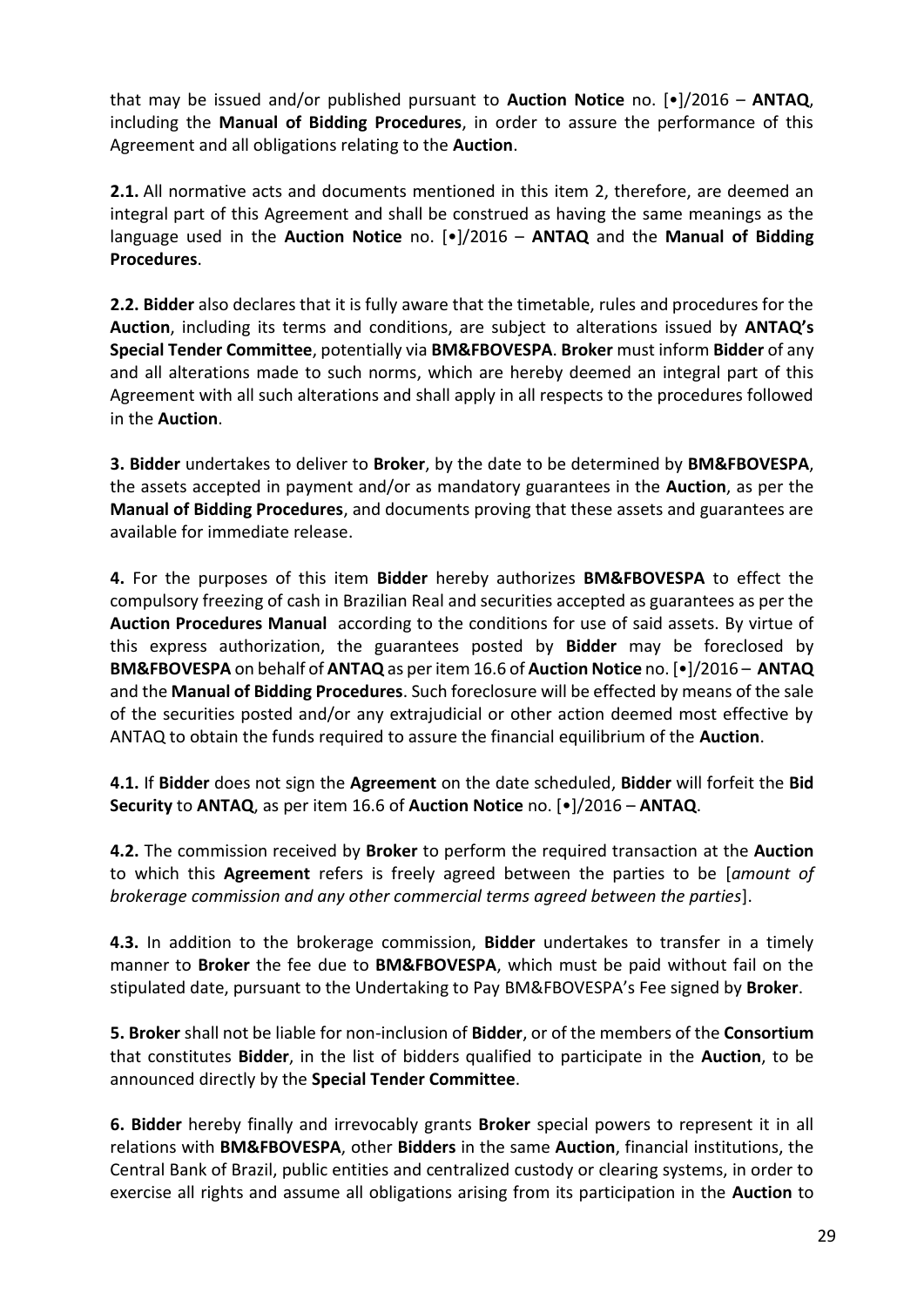which this Agreement refers, such as drafting and filing the documents required, handling assets used as payment or guarantee, agreeing, transferring, giving and receiving acquittance, signing undertakings, issuing, drawing and signing securities and documents on **Bidder**'s behalf, transacting, and performing all other actions required for use of the guarantees to be posted to **BM&FBOVESPA** pursuant to the **Manual of Bidding Procedures**. Bidder also grants **BM&FBOVESPA** the same powers without reservation and regardless of the order in which they are listed above, so that it can act on behalf of **ANTAQ** to perform all necessary actions to manage, clear and settle the payments and guarantees posted to it in compliance with the **Manual of Bidding Procedures**.

**7.** Observing the provision contained in item 7.1 below, this Agreement will remain in force until: (i) one business day after the **Auction** if **Bidder** does not win, in accordance with **Auction Notice** no. [•]/2016 – **ANTAQ** and the **Manual of Bidding Procedures**; (ii) **ANTAQ** notifies **BM&FBOVESPA** that guarantees have been released. However, the parties hereby agree that this Agreement will remain in force, regardless of items (i) and (ii), until **BM&FBOVESPA**'s fee has been paid.

**7.1.** Either party may unilaterally terminate this Agreement up to seventy-two (72) hours before the **Public Auction Session**, although it shall remain valid and in full force with regard to all pending obligations until they are completely discharged.

**8.** Any omission or leniency by the parties in respect of the rights and obligations arising from this Agreement shall not, except as expressly provided otherwise, operate as a waiver of such rights or obligations or constitute an alteration to or novation of this Agreement.

**9.** This Agreement shall be binding upon and inure to the benefit of the parties and their respective heirs, successors and permitted assigns.

**10. Broker** undertakes to keep secret **Bidder**'s identity and all other information relating to **Bidder**, disclosing such information only to **BM&FBOVESPA, ANTAQ** and the **Special Tender Committee** as required by and provided for in this Agreement.

**10.1. Bidder** undertakes to keep **Broker**, **BM&FBOVESPA**, the **Special Tender Committee** and **ANTAQ** constantly informed of any change in its registration and other details to assure compliance with the conditions for participating in the **Auction**.

**11**. All transactions performed hereunder shall be subsidiarily governed by BM&**FBOVESPA**'s rules and procedures for auctions of equities, in addition to the normative acts mentioned in item 2 of this Agreement.

**12.** The parties agree that any disputes arising in connection with this Agreement shall be finally settled in the courts of the city of São Paulo, except that **Broker** reserves the right to sue **Bidder** in its domicile if different from **Broker**'s.

**12.1.** However, before either party seeks redress through the courts, a solution to all doubts and disputes arising from this Agreement shall be offered by **BM&FBOVESPA** after consulting the **Special Tender Committee**.

IN WITNESS WHEREOF, the parties hereto have executed the Agreement herein in [*number of*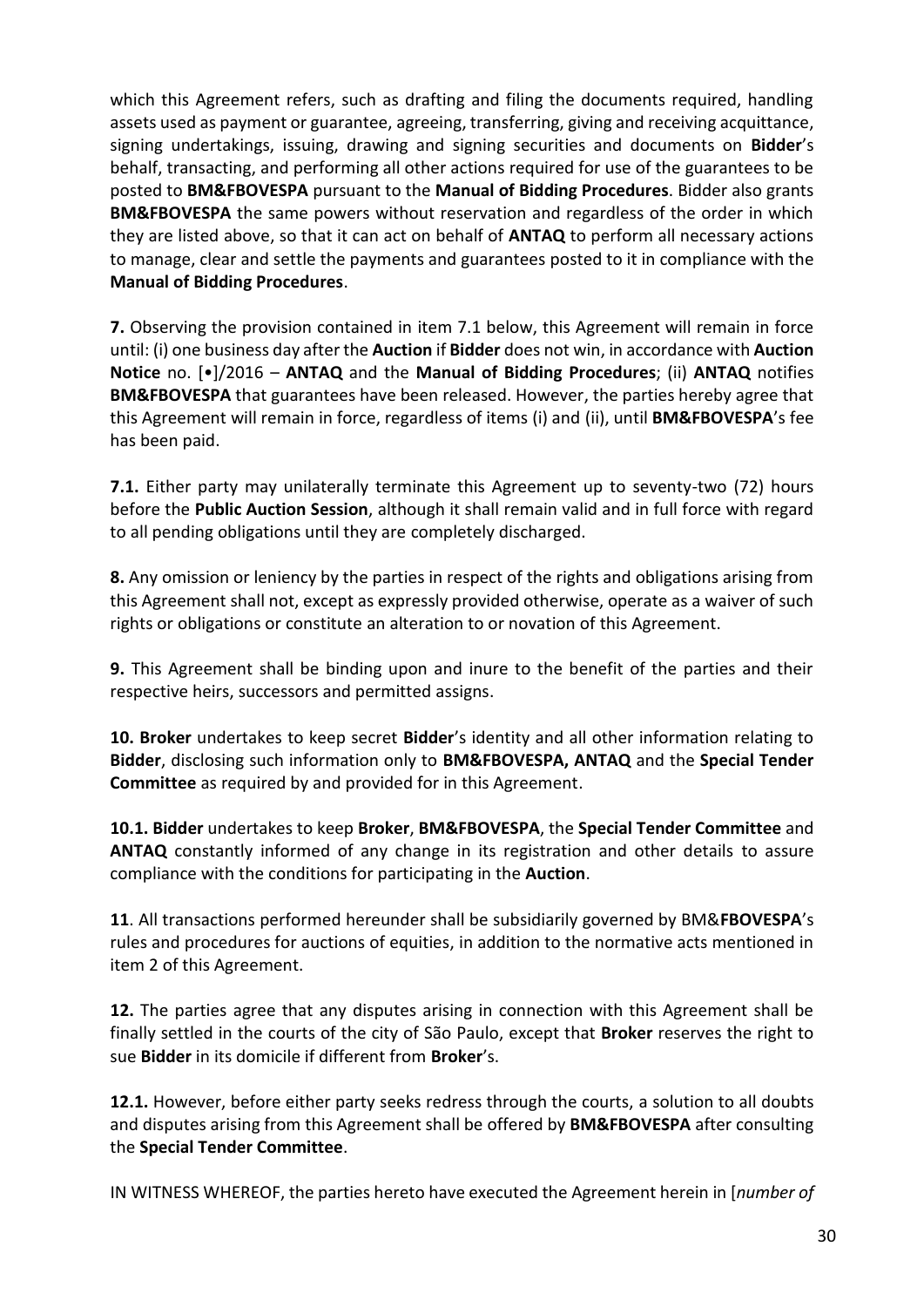*copies considering those required for auction documentation*] counterparts of equal content and form, in the presence of the witnesses below.

[Place] [Month] [Day], 2016

*Authenticated signatures of ACCREDITED REPRESENTATIVES*

[Names of ACCREDITED REPRESENTATIVES] [Bidder's corporate name]

*Authenticated signatures of ACCREDITED BROKER's legal representatives* 

# [Names of ACCREDITED BROKER's legal representatives] [Name of ACCREDITED BROKER]

Witnesses:

Name: ID:

Name: ID: